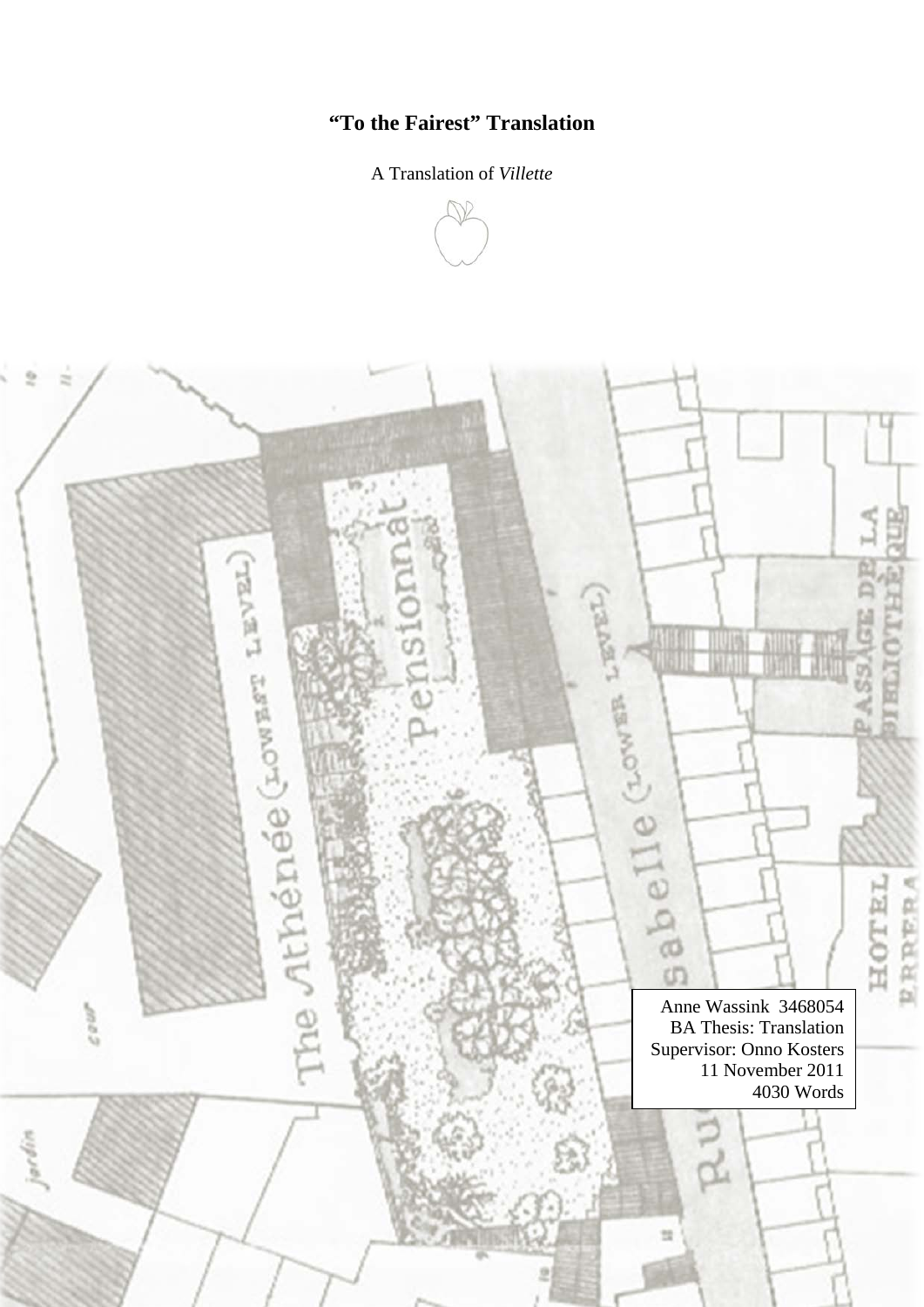# **Table of contents**

| O       | <b>Introduction</b>                                               | 3              |
|---------|-------------------------------------------------------------------|----------------|
| O       | <b>Author</b>                                                     | $\overline{4}$ |
| O       | <b>Villette</b>                                                   | 4              |
| $\circ$ | <b>Chapter XXXVI: The extended Lasswell-formula</b>               | 5              |
|         | Purpose of writing (- "met welk doel" -)<br>$\bullet$             | 6              |
|         | Adressee (- "aan wie" -)<br>$\bullet$                             | 6              |
|         | Medium (- "door middel van welk medium" -)<br>$\bullet$           | 6              |
|         | Location (- "waar" -)<br>$\bullet$                                | 7              |
|         | Time (- "wanneer" -)<br>$\bullet$                                 | 7              |
|         | Function (- "met welke functie?" -)<br>٠                          | 7              |
|         | Topic/Theme ("Waarover" -)<br>$\bullet$                           | 7              |
|         | What is being said? $(-$ "wat" -)<br>$\bullet$                    | 8              |
|         | What is not being said? (- "en wat niet" -)<br>$\bullet$          | 9              |
|         | & Nonverbal elements (- "met  welke non-verbale elementen" -)     |                |
|         | Language use (- "met wat voor woorden in wat voor zinnen" -)<br>٠ | 9              |
|         | Tone (- "op welke toon" -)<br>٠                                   | 11             |
|         | Effect (- "met welk effect?")                                     | 12             |
| O       | <b>Style of translating</b>                                       | 12             |
| O       | <b>Conclusion</b>                                                 | 12             |
| O       | <b>Bibliography</b>                                               | 13             |
| O       | <b>Appendix: Translation</b>                                      | 14             |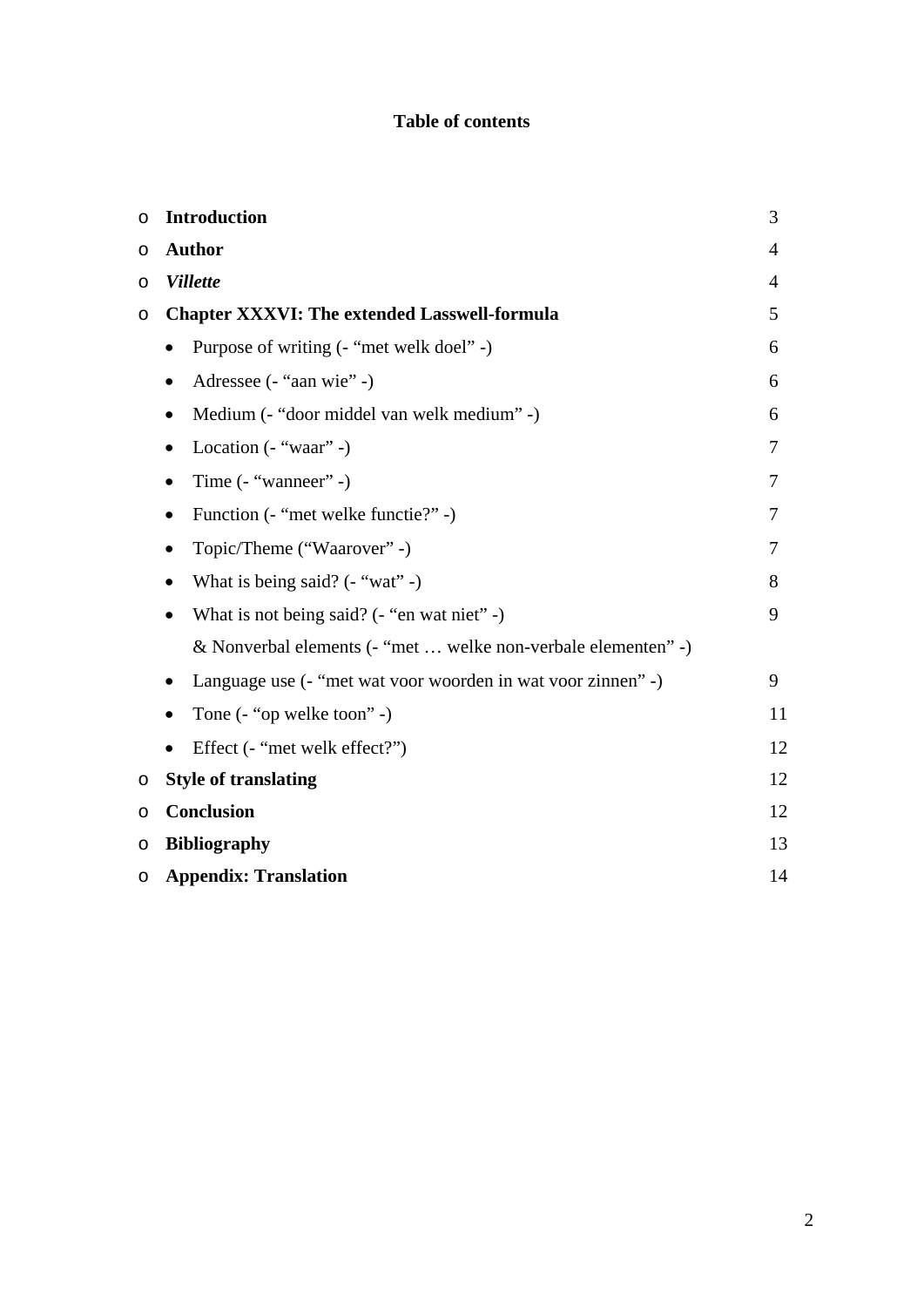#### **Introduction**

This thesis will focus on the translation of a section of chapter 36 (XXXVI), The Apple of Discord, of *Villette,* a novel written by Charlotte Brontë that was published in 1853. The reason I chose to translate this novel is that, in my opinion, it is a wonderfully written book about a young woman that is constantly in conflict with herself and her own feelings. Apart from ingenious descriptions of surroundings, situations and characters, Brontë also manages to capture the inner struggles of the protagonist in her way of writing. In the abundance of passages in which the protagonist is contemplating her own life, Brontë, as Lucy Snowe, gives fiery and accurate descriptions of emotions that are experienced. Besides recognizable situations, described in meticulous detail, the protagonist herself is someone that appeals to me. In comparison to some characters in other novels, Lucy Snowe is not a cardboard version of a girl in her mid-twenties. To make this more explicit, she is not a Cinderella wandering around in a pink dress, reading pulp and taking in sewing, in the meantime wondering when her laundry will have dried up. Although she is emotionally unstable, she is described as a calm and decent person and she is well aware of what she does and does not want. The strengths of her character come forward in particular in her conversations with Monsieur Paul. In discussions with him it sometimes seems as if she opposes what he says on purpose. She refuses to fit his mold of 'the perfect woman' of those times.

Chapter 36 was chosen because it incorporates one out of many important inner struggles of Lucy Snowe. After many chapters of strife between Lucy and Monsieur Paul, a certain fraternal relationship is finally agreed on. In this chapter Lucy shares her doubts with regard to her relationship with Monsieur Paul. What is interesting about this chapter is that, while Monsieur Paul and Lucy are both inwardly moved and struggling find out how the other feels, on the outside they seem very calm. A clash takes place between a man and a woman, between physical efforts and emotional efforts, doubts and certainties, wonderfully described afternoons and evenings in opposition to gloomy minds and cheerless moods. The wide variety of aforementioned aspects is captured in Brontë's style of writing, which makes the task of translating her novel a great, but difficult challenge.

Before the results of my own inner struggle in creating a translation of *Villette,* that will hopefully somewhat credit Brontë's original text, are presented, I wish to give some information about the author, the novel in general, the relevant chapter specifically and the translation problems that I encountered during the translation process.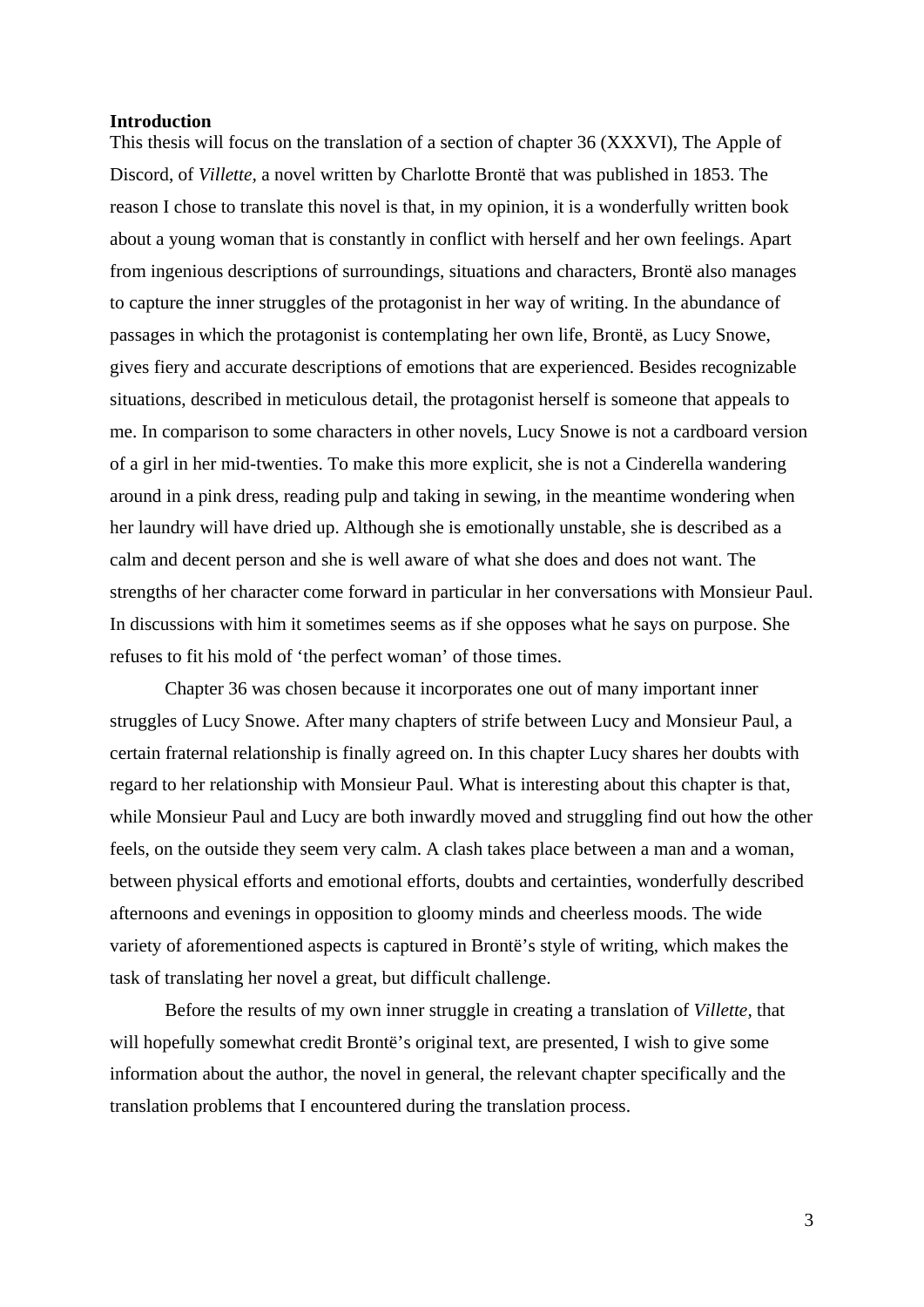#### **Author**

Charlotte Brontë was born in Haworth, Yorkshire, on the  $21<sup>st</sup>$  of April, 1816, as the third child of Patrick and Maria Brontë. She had two elder sisters, Maria and Elizabeth, two younger sisters, Emily and Anne, and one brother called Patrick. When Charlotte was at the age of five her mother died (this was in 1821), and her aunt, Elizabeth Branwell, took care of the Brontë children. In 1825 Charlotte's older sisters, Maria and Elizabeth, died. The younger Brontë children, Charlotte, her two sisters and her brother, read a lot and started to write at a young age.

In February of 1842 Charlotte started to study languages at the Pensionnat Heger in Brussels, together with her sister Emily. At the end of that year, Charlotte went home for a while because her aunt Branwell had died, only to return as a teacher in January 1843. When she returned to Haworth in 1844 to work on a school project at the parsonage of her father, Haworth Parsonage, she started to write letters to Monsieur Heger, the husband of the headmistress of Pensionnat Heger.

In October 1847 *Jane Eyre* was published and achieved immediate success; this in opposition to the little interest there was shown *The Professor* (which was not published until after Brontë's death in 1857) and in *Poems by Currer, Ellis and Acton Bell* (which Charlotte published together with Emily and Anne Brontë 1846). In 1848 Patrick and Emily died, followed by Anne in 1849, which meant that Charlotte was left alone with her father. In 1852 she started writing *Villette,* which was published at the end of January, 1853.

Due to the fact that Charlotte had to take care of her father, she decided to marry Reverend Nicholls on the  $29<sup>th</sup>$  of June, 1854, less than a year before her death on 31 March 1855 at the age of 39.

#### *Villette*

The novel *Villette* is based upon Charlotte Brontë's stay at the Pensionnat Heger in Brussels. Brontë's publisher, George Smith, wrote about *Villette* that he himself was the original of Dr John while his mother was the original of Mrs Bretton (Brontë, xv). Besides John and Mrs Bretton there are two more characters who have obviously been based on people in Brontë's life: Madame Beck and Monsieur Paul (characters based on Madame and Monsieur Heger respectively).

Brontë did not only introduce people from her own life into her novel, but she also introduced the feelings she experienced at the time of writing into her novel. In the period of 1821 to 1849 Charlotte had lost her mother, an aunt, four sisters and a brother, which means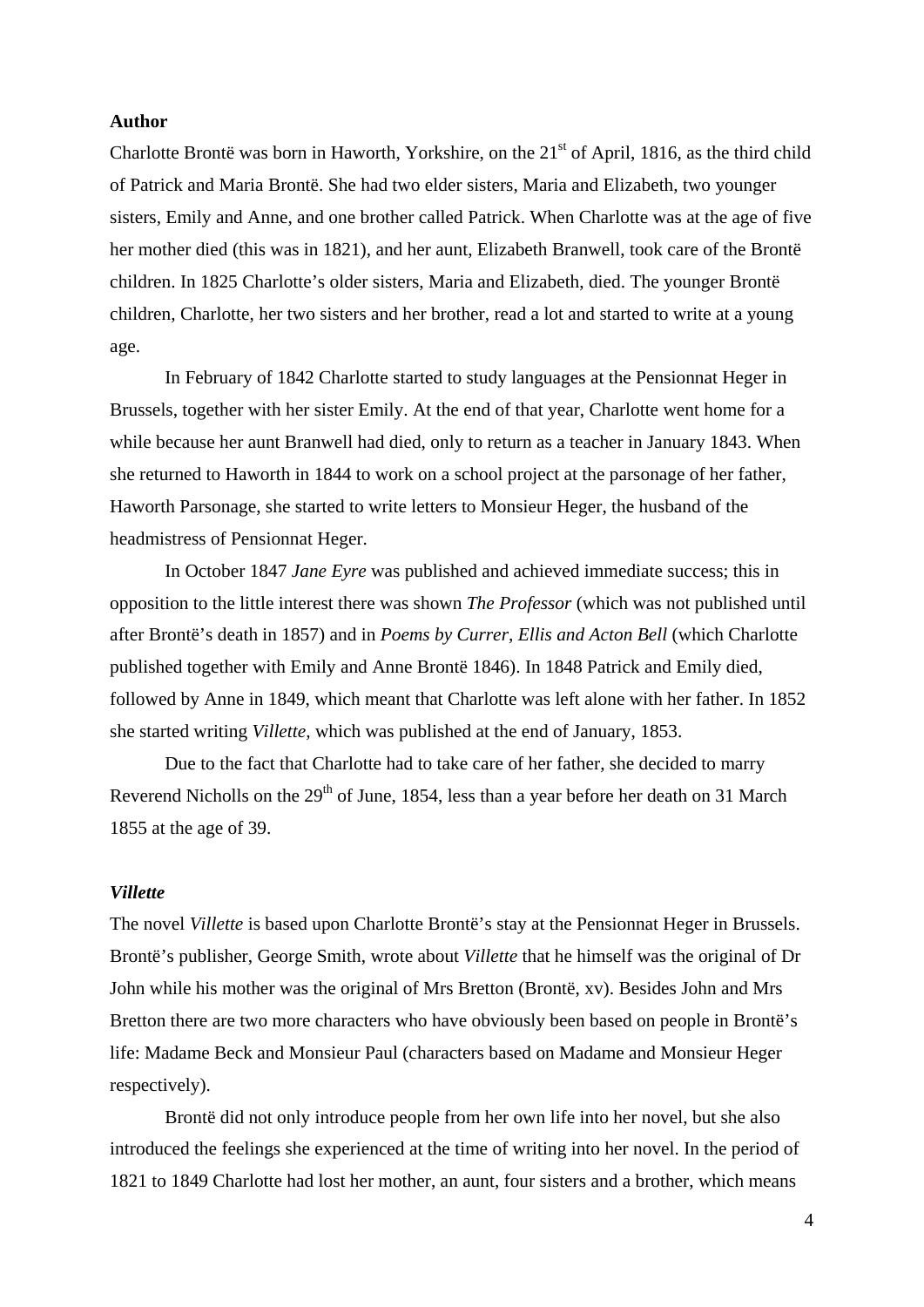that, by the time she wrote *Villette*, she was the only child left of her whole family and she had to take care of her father. The novel is rather melancholic and cheerless and it ends ambiguously as to the life of M. Paul, who is mysteriously lost at sea. There is no happy ending, something which is rather curious for a  $19<sup>th</sup>$ -century novel. In the introduction to *Villette* by Helen M. Cooper, the conventions of a 19<sup>th</sup>-century novel are described as follows: the relation between self and society was very important, speakers were usually third person omniscient narrators, realism was an important doctrine in writing and novels usually ended with characters dying or marrying (Brontë, xxix).

When the novel *Villette* is studied closely, it becomes apparent that the story is not so much about the relation between self and society, but it centers more on the daily activities of one person, Lucy Snowe. Furthermore, the novel deals with a first person narrator who describes all events and the world around her from out her own perspective. Lastly, as mentioned before, the novel does not end in a marriage or in someone's death, but rather it ends with the ambiguous situation of M. Paul, who is lost at sea.

# **Chapter XXXVI: The extended Lasswell-formula**

To create a complete image of the chapter that has been translated, a textual analysis can be conducted with the elaborate version of the Lasswell-formula. This formula poses a number of questions about a text in order to create a clear image of the to be translated text. In order to create an image of the target text (the text that a translator intends to write when he translates the source text) the source text ought to be analyzed first. In *Denken Over Vertalen*, Christiane Nord formulates her extended version of the Lasswell-formula as follows:

Wie schrijft met welk doel aan wie door middel van welk medium waar wanneer waarom een tekst met welke functie? Waarover zegt hij wat (en wat niet) in welke volgorde, met gebruikmaking van welke non-verbale elementen, met wat voor woorden, in wat voor zinnen op welke toon met welk effect? (Nord, 146)

To facilitate the answer to the abovementioned formula, the latter will be divided into several parts with separate headings.

It is possible to extend the textual analysis with translation problems that Nord subdivided into four categories (Nord, 147):

- 1) Pragmatic level: problems due to differences in the communicative situations in which source text and target text are embedded.
- 2) Socio-cultural level: problems due to the differences concerning norms and conventions between source and target cultures.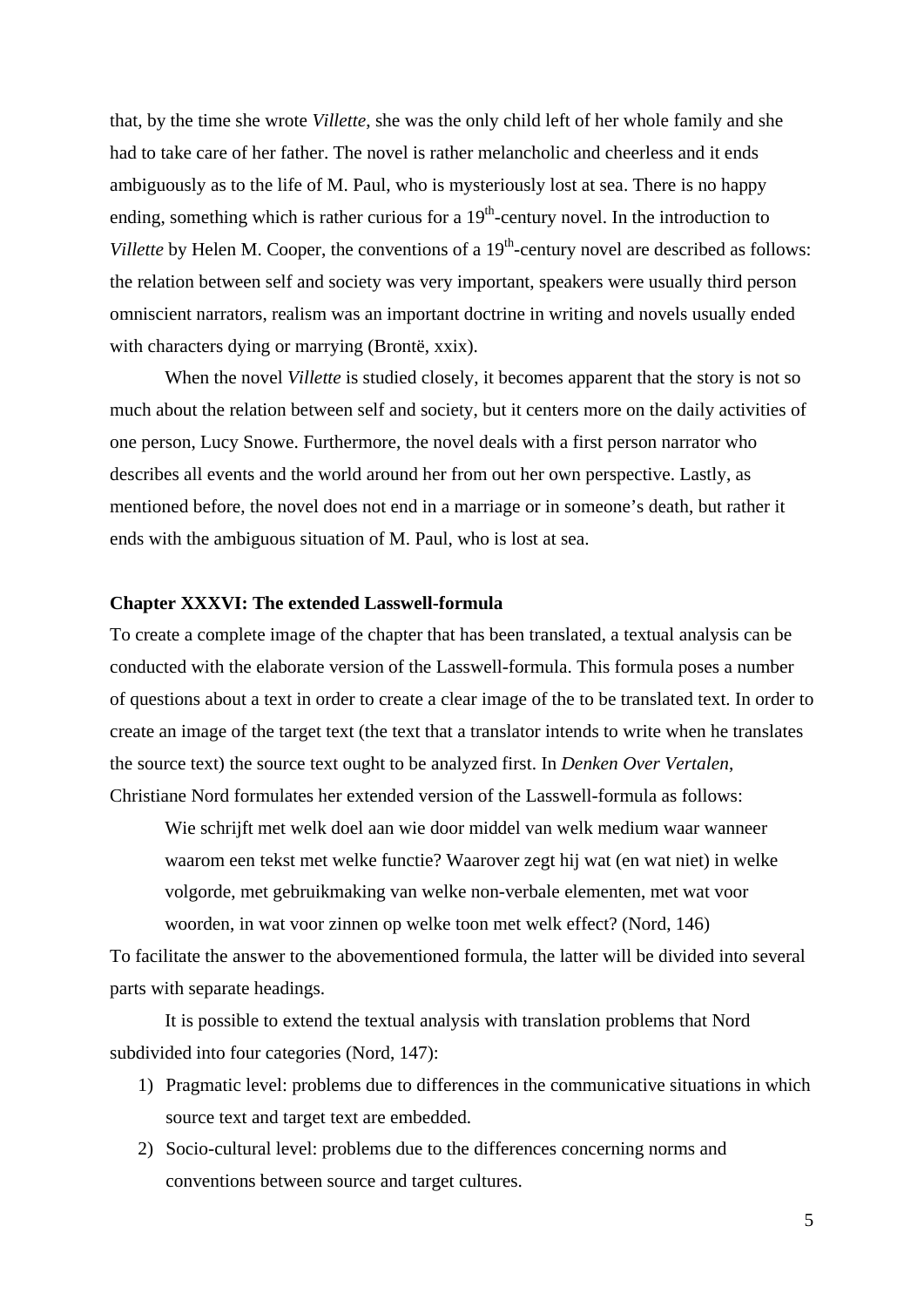- 3) Linguistic level: problems due to the differences between the linguistic systems of source and target languages.
- 4) Source text specific problems, due to the difficulties in transferring textual elements specific to the source text in question.

Where relevant, the different categories will be linked to translation problems that occurred specifically during translating *Villette.*

#### **Writer ("Wie schrijft" -)**

The writer is an old woman who talks about "a time gone by" (51) for, in chapter V, she says "my hair, which, till a late period, withstood the frosts of time, lies now, at last white, under a white cap, like snow beneath snow" (51). This protagonist and narrator is Lucy Snowe, a young woman in her mid-twenties.

# **Purpose of writing (- "met welk doel" -)**

The writer's purpose of writing in the case of this text seems to be informing readers of the life she led when she was in her mid-twenties, as a teacher of English at the Pensionnat of Madame Beck, the headmistress.

#### **Adressee (- "aan wie" -)**

The audience (or addressees) of the story are its readers. They are explicitly mentioned in the case of this chapter. A certain interaction between writer and audience appears to take place, which becomes clear in clauses such as "asks the reader" (453) and "forgive the association, reader" (460). Ivan Kreilkamp describes the relation between Lucy Snowe and her audience as follows: "as the 'voice' of the novel, she addresses a mass readership who consume novels in anonymity, far away from their authors" (Kreilkamp, 336), which implies that Lucy does not aim at a specific audience, but at anyone who is willing to read her story. A certain distance is created between the audience and the novel's protagonist; this distance is caused by the fact that Lucy Snowe does not share her experiences with her audience at the time it happens, but she gives an account of her life many years later.

#### **Medium (- "door middel van welk medium" -)**

The medium the writer uses is a narrative that rather resembles the form of a letter or a diary entry. Many passages in the book meticulously describe hours, locations and events that take place. It is important to pay attention to the form in which the novel is written in so far that it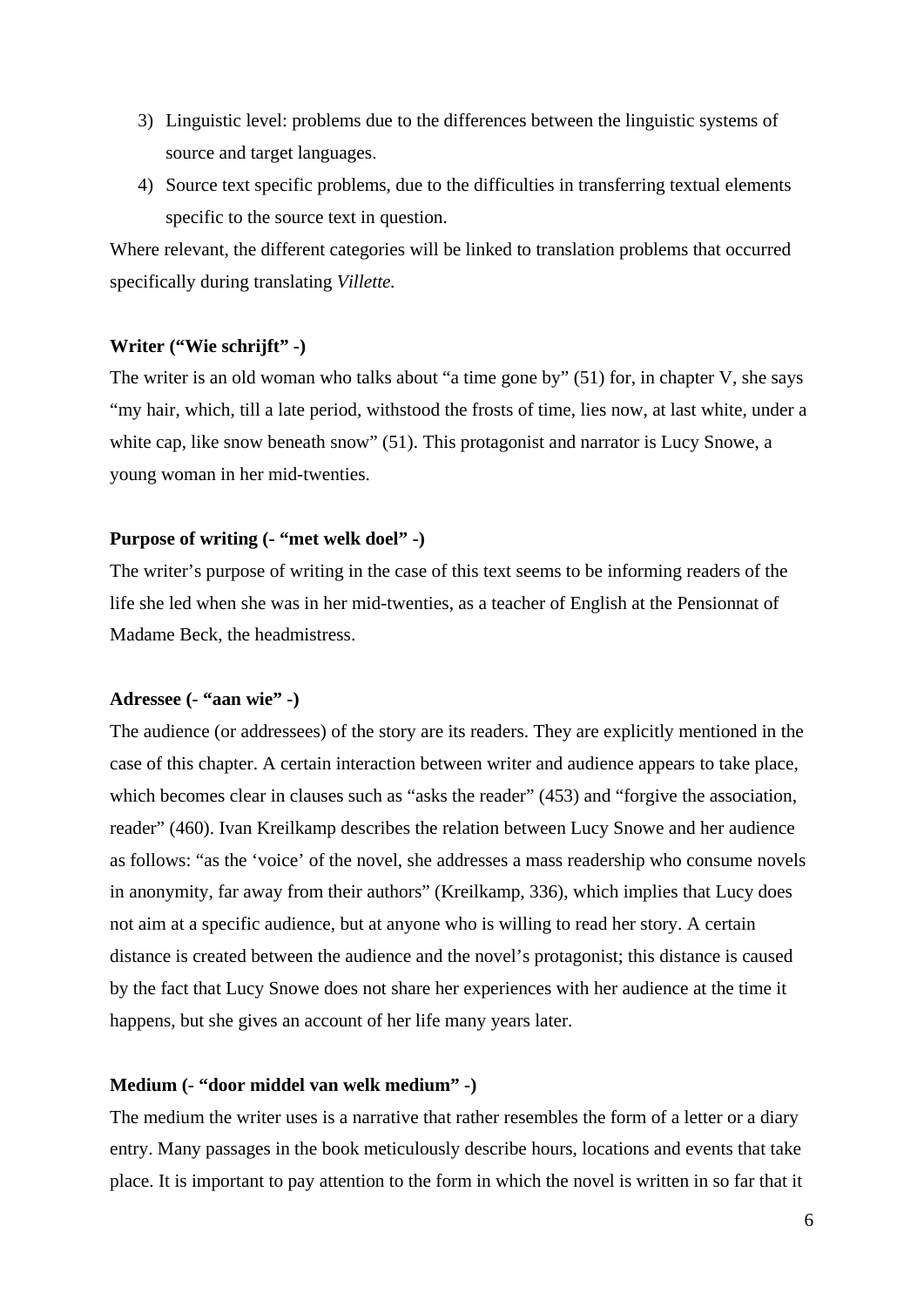either allows you to translate certain passages freely or rather precise. Had the chapter been a mere summing up of facts, the content would be more important than the way in which the facts were told. However, in this novel, personal information is couched in the form of a certain diary passage, and the connection between events and words that have been chosen to describe them is very important; this demands an accurate translation that at times closely follows the source text.

#### **Location (- "waar" -)**

The location of the protagonist at the moment she writes the story (when her hair is grey, as discussed before) is not mentioned in the novel. However, the location that is described in chapter 36 is the 'Pensionnat de Demoiselles', a boarding school that was ruled by Madame Beck situated in Villette in Labassecour (Little Town in The Farmyard, as Helen Cooper says in her introduction to *Villette*). The location is important in so far that the English protagonist finds herself in a French environment.

# **Time (- "wanneer" -)**

Cooper sets the time upon which the novel takes place in the 1820s. In chapter 36, Lucy Snowe is 23 years old. However, the narrator is Lucy Snowe herself at a later age, when she already has grey hair. Her exact age is not mentioned in the novel.

#### **Function (- "met welke functie?" -)**

The text functions as a detailed account of the protagonist's emotions at the time that is being described. Doubts, fears, hopes and joys are combined with accounts of characters that play an important role in the protagonist's life. Furthermore, the decisions that Lucy Snowe took when she was young account for the situation she finds herself in at the time she actually writes her story at a later age.

#### **Topic/Theme ("Waarover" -)**

The passage that has been translated relates of a number of days and hours after Lucy Snowe has had a conversation with Monsieur Paul in which he offered to be a kind of brother to her. She is left to decide for herself what she will do with the new form their relationship has acquired. Throughout the entire passage she is rather anxious as to whether Monsieur Paul was serious or not. Seeing as Lucy is a character that does not say much, nor takes a first step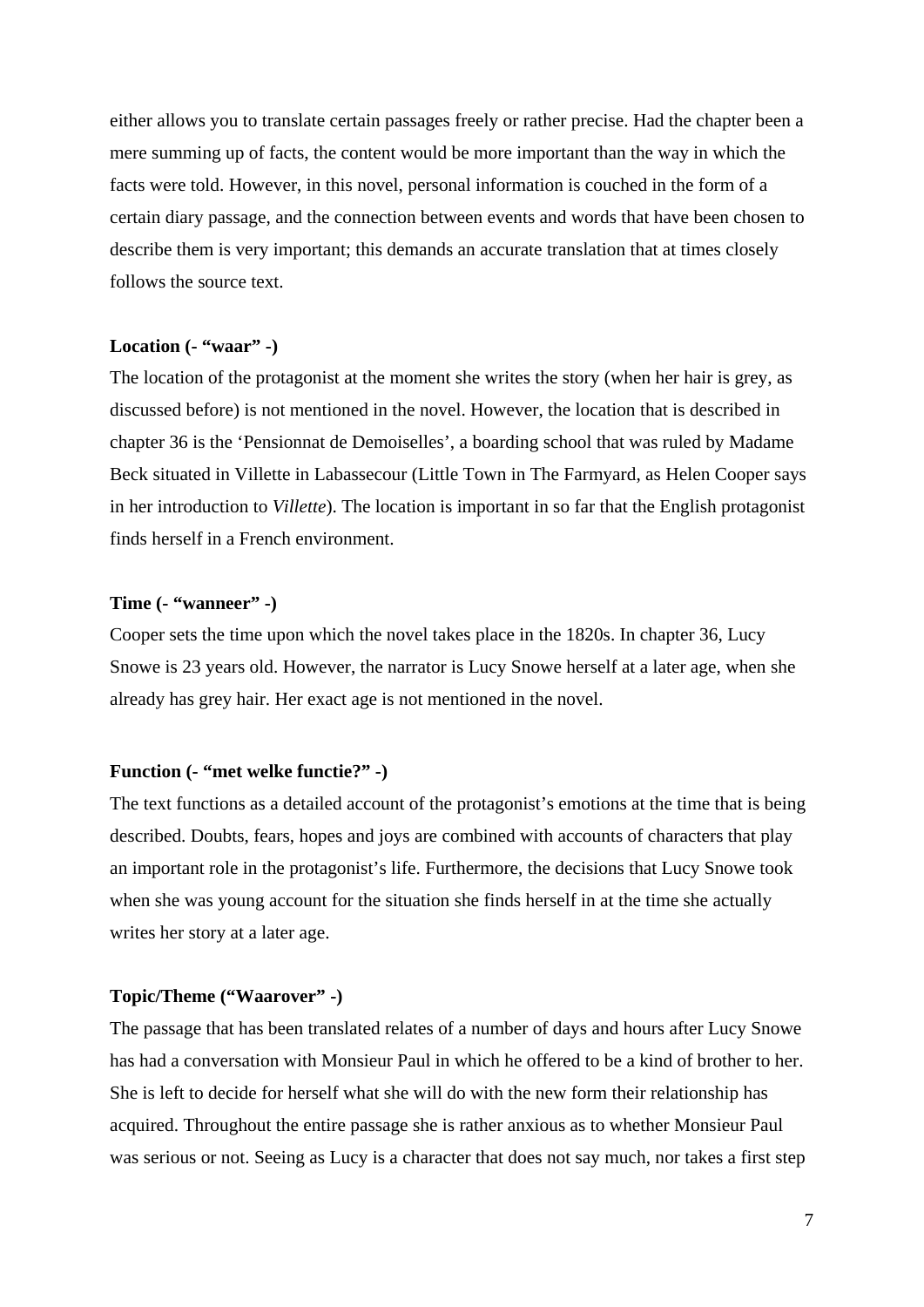towards confronting M. Paul with her questions and doubts, the passage does not incorporate many dialogues. However, it does contain a considerable amount of internal dialogues and considerations about what he might think of her. A general theme that is a connecting thread throughout the entire novel is, as Gretchen Braun says, "the subsequent daily strain faced by a fortuneless single woman attempting to keep body and mind together in a society that provides her few social or professional opportunities" (Braun, 192). Lucy's brain seems to be constantly at work, trying to figure herself and others out. Whether her life really is as difficult as it appears to be from Lucy's numerous ponderings is not clear, due to the fact that the thoughts of other characters are not presented to readers. All information must be drawn from the things the main characters (aside from Lucy) say and do.

#### **What is being said? (- "wat" -)**

Everything that is being said in chapter 36 is told from Lucy Snowe's viewpoint. She talks about herself in the first person singular, and the possible thoughts of others are described in the third person singular. Seeing as Lucy Snowe is a character that does not say much, but observes the more, the larger part of the text consists of reports of the weather, the room around her, the view she witnesses and the actions of others that are observed by her. Seeing as Protestantism and Catholicism form a rather important issue in the novel, a thorough understanding of both religions is necessary to come to a workable translation of certain sentences. The part that proved to be most difficult, with regards to understanding what the text actually said, was the following:

I remember one capital inducement to apostacy was held out in the fact that a Catholic who had lost dear friends by death could enjoy the unspeakable solace of praying them out of purgatory. The writer did not touch on the firmer peace of those whose belief dispenses with purgatory altogether; but I thought of this, and, on the whole, preferred the latter doctrine as the most consolatory. (457-458)

The word 'apostacy' (or 'apostasy') is confusing, seeing as it is used in a context that addresses the proclamation of Catholic faith, whereas apostasy means abandoning ones faith. To come to a workable solution, I consulted a translation made by Nannie Nieland, to see what the text actually meant. The term 'apostacy' refers to the apostasy of Protestantism. To create a clear translation, I inserted the notion that the apostasy concerned Protestantism and not Catholicism.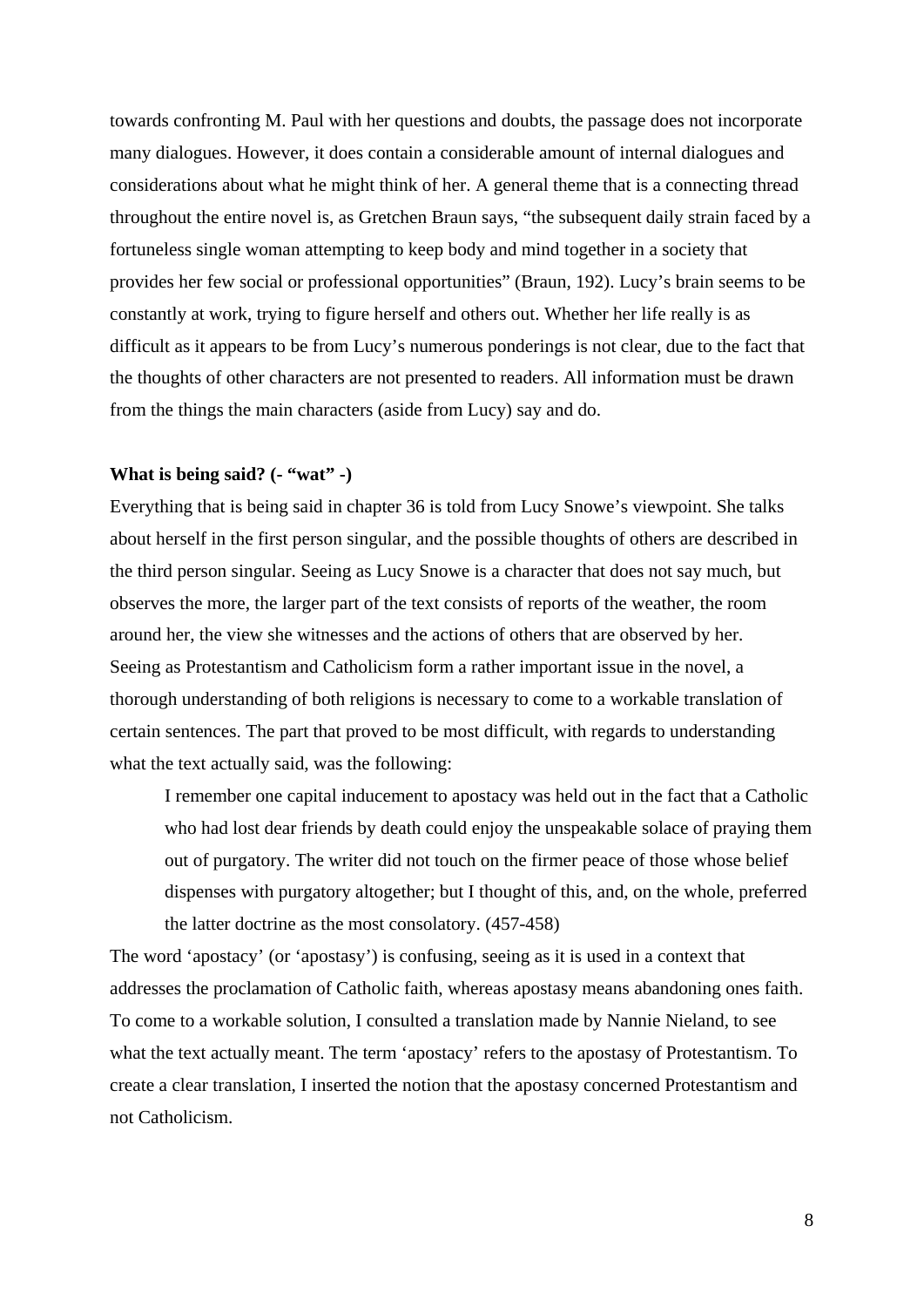# **What is not being said? (- "en wat niet" -)**

#### **& Nonverbal elements (- "met … welke non-verbale elementen" -)**

The position of implicit and nonverbal elements is very important in the text. For instance, dashes are used at times to indicate a pause in the protagonist's story. On page 454 a dash is placed after "forgotten –", here the dash seems to be the climax of a sentence; Lucy thinks that Monsieur Paul might have forgotten about her, and the dash could be the moment where either her mind went blank or where she gasped, because she was "overwhelmed". As Rodney Edgecombe also points out: "Those dashes are more than a typographical convenience, however... the punctuation also images a mind so overwhelmed by its experience that inarticulateness begins to threaten" (Edgecombe, 818).

A little later in the text, two different descriptions of the weather follow each other, while both situations take place on the same day. The first description relates of "the sun's laughing bounty" (455), whereas, moments later, everyone appears to have "lost the illusion of sunset" (455). Though the text does not do anything other than describe the weather, it is implied that there has been a shift from happy to sad, or from hopeful to hope that is lost. The descriptions of surroundings and the weather keep up with the mood the characters are in. The mood changes of characters that are actually described, are being intensified by implicit and nonverbal elements. The close connection between described events and word choice is, as mentioned before, an important notion that restricted the freedom I had in translating certain passages.

#### **Language use (- "met wat voor woorden in wat voor zinnen" -)**

Seeing as the larger part of the novel is situated in Belgium, Brontë uses many French words and sentences. The function of the French language is rather important in the novel, seeing as it sharpens the dividing lines between England and Belgium. The fact that Lucy is not at home, in England, but at a boarding school in a foreign country, is strengthened by varying language use. The words 'carre', 'classe' and 'estrade' are used in chapter 36 to describe the environment Lucy finds herself in. All three words are either French, or have a French etymology. The English protagonists finds herself in the midst of a French world, with French students and teachers, in a French boarding school, in a foreign country. The use of French in the book seems to have a special place in the story, therefore I decided a number of times to maintain French words in the text instead of translating them.

Apart from the distance between Lucy and her environment, there is also a distance between her and the other characters in the novel. In chapter 36, Monsieur Paul is Lucy's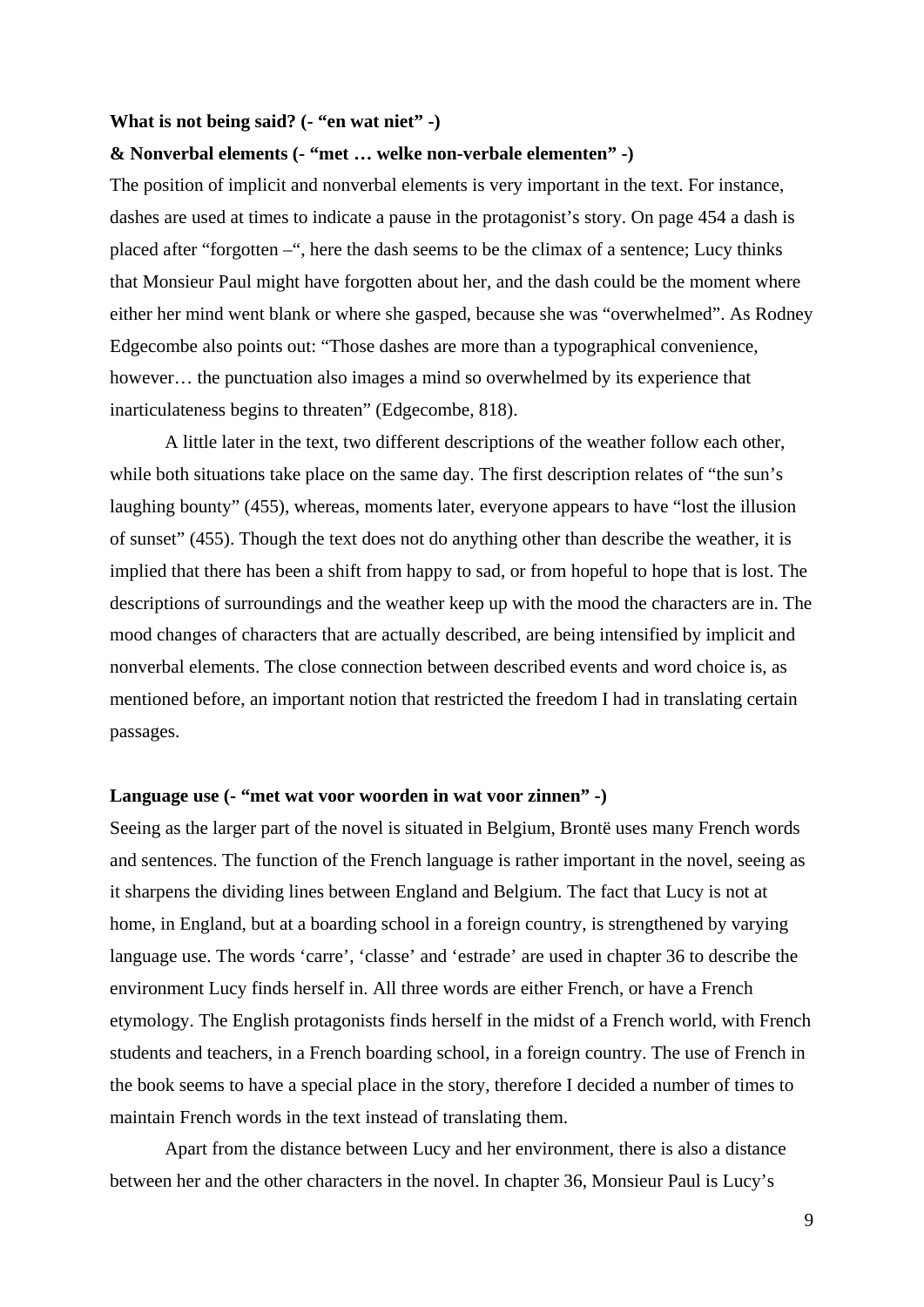most important 'antagonist'. Instead of translating Monsieur to 'meneer', the word is maintained, seeing as it is important for the connection between Lucy and Paul that their different backgrounds are highlighted. There are several occasions in the source text where 'Monsieur' is abbreviated to 'M.'. In the translation, however, I chose to always use 'monsieur', because 'M.' in Dutch stands for 'magister' according to Van Dale (BRON). This translation problem falls under category two of Nord's scale, seeing as the problem only occurs in Dutch and not in English, where the complete word as well as the abbreviation can be applied.

Alongside the natural opposition of man and woman, there exists also an opposition between nationalities and religions. Lucy is an English woman and a Protestant, whereas Monsieur Paul is of Spanish origin, furthermore he is a fervent Catholic. "*Villette* explores the participation of language in the creation of identity", as Luann Fletcher points out in her article (Fletcher, 738). To make sure that the reader is aware of the fact that Lucy is an English woman in a foreign country, with foreign people that are very different from herself, "Brontë occasionally supplies phrases and sentences in French to remind us of how we are to take the rest" (738).

At times, Brontë's choice of words enforces what is being said in the text. An example of this is the moment when Lucy talks about a "pamphlet in lilac" (457) that Monsieur Paul put in her desk. Here, Lucy, as a Protestant woman, talks about a little book that preaches Catholicism. "Here roared no utterance of Rome's thunders, no blasting of the breath of her displeasure" is a sentence that is enforced by the choice of words. A picture seems to be painted of a storm: the r's in the first clause really seem to roll and roar, and the b's in the second clause suggest that Rome's sermons are usually given with great force. This storm of words forms a stark contrast with "the mild effluence of a mother's love" (457), where the abundance of fricatives seems to form the image of a breeze rather than a storm. Incorporating these subtle elements in the translation was a problem that can be rated among category four of Nord's scale, because the elements are typical for this specific source text. At times the intended effect of the different components is lost in the process of translation. While the translation "het milde uitvloeisel van een moeders liefde" contains about the same amount of fricatives, the blasting of the storm is lost when it is translated as "geen greintje ongenoegen te bekennen". To maintain the alliteration of the b's in the translation, the problem was solved by translating the sentence as follows: "hier blies niet de bries…".

The frequent use of the present participle formed a difficulty in the process of translating chapter 36 and comes under category three of Nord's scale. The present participle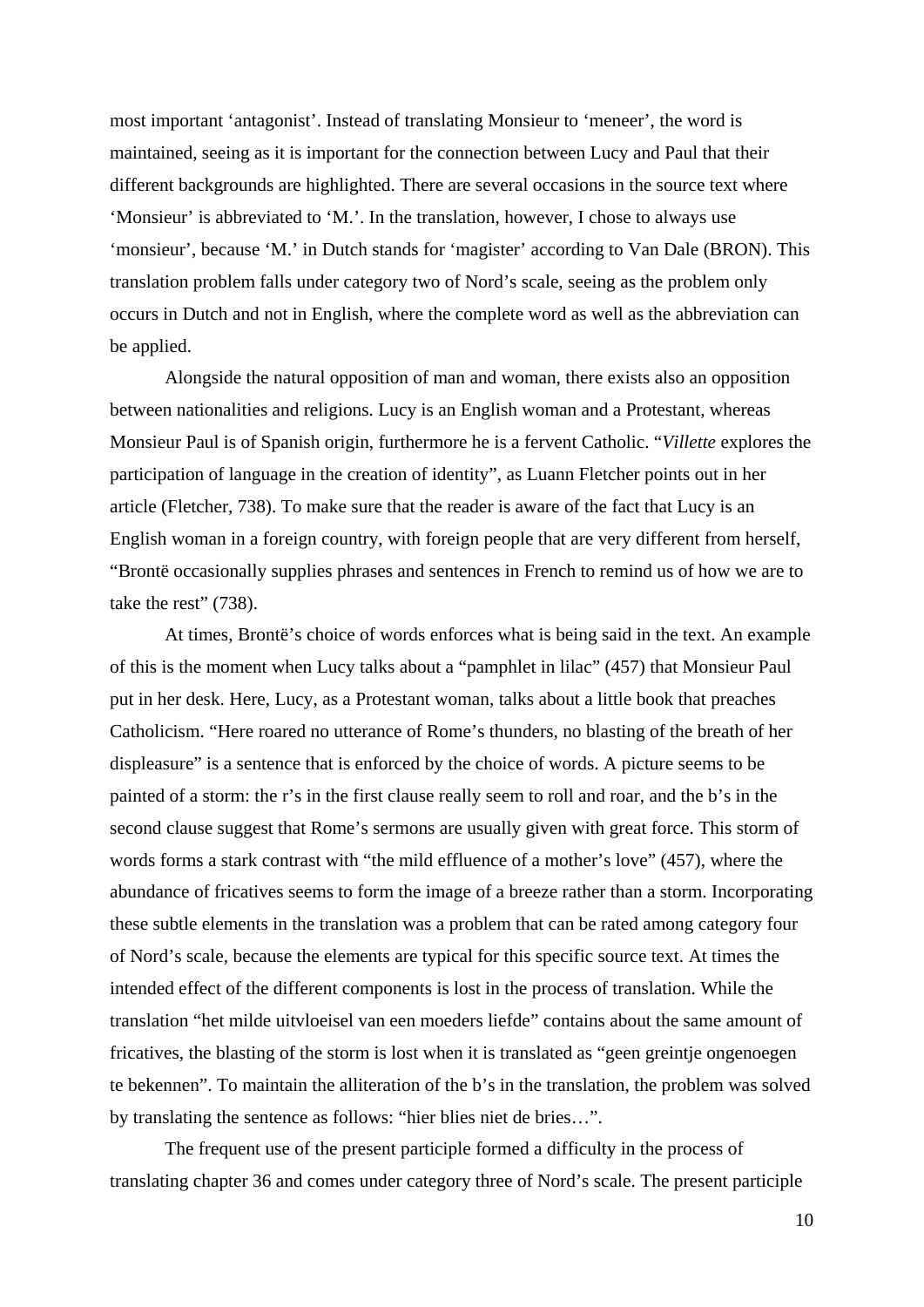is an element that is commonly used in English, whereas in Dutch it is one out of several options to express the idea of an action that is taking place. In *Villette*, especially the passages concerning the dog Sylvie include present participles. An example of one of these passages is the following: "She ran to and fro, whining, springing, harassing little birds amongst the bushes" (459); here, three present participles are used. A sloppy translation would be 'Ze rende heen en weer, jankend, springend, kleine vogeltjes in de bosjes aanvallend': this is, from an aesthetic viewpoint, not a satisfactory solution. At times the word 'terwijl' functions as a suitable solution to the problem, and the variation between the use of present participles and the use of 'terwijl' provided me with the following translation: "Ze rende springend en jankend heen en weer, terwijl ze kleine vogeltjes aanviel temidden van de bosjes". Seeing as Sylvie is a rather lively dog, descriptions of her actions were quite a job to translate.

The use of semicolons in the English text formed another problem. Such punctuation marks are used in Dutch less frequently than in English and therefore most of the semicolons have been changed into full stops, comma's or colons. An example of a situation where semicolons have become full stops, is the following: "It vanished not; it continued for days; it increased" (454). Here, the semicolons add to the suspense of what is being sad. The fact that every clause starts with the word 'it' adds to the tensed atmosphere that is built up. In Dutch, however, full stops, the repetition of 'het' and the insertion of the word 'zelfs' ought to create a similar atmosphere: "Maar het verdween niet. Het ging dagen door. Het nam zelfs toe." In situations where the semicolon did not have a large significance and did not add to the meaning of the sentence, it was at times maintained.

#### **Tone (- "op welke toon" -)**

The tone of the text is rather serious and calm: the writer gives an account of a series of events and of her own feelings in quite a calm way. However, at times the calmness changes into desperation or exasperation, for instance when Lucy is challenged to test Monsieur Paul's feelings for her. She, in her mind, seems to yell out the words "Vain injunction! Privilege nominal and unavailable!" (454) in exasperation over the fact that her own character does not allow for her to undertake action. After the sentence "But the day came when, as usual, he was to give me a lesson" (454) the tone of the text appears to be a tone of contentment and hope: the way the evening, the sun and the garden are described is rather positive. By the end of page 455 this changes into a mood that indicates loss of hope: the passing of time is described and the people that are in Lucy's vicinity seem to have "lost the illusion of sunset" (455), which in turn seems to indicate that Lucy has lost the illusion of Monsieur Paul still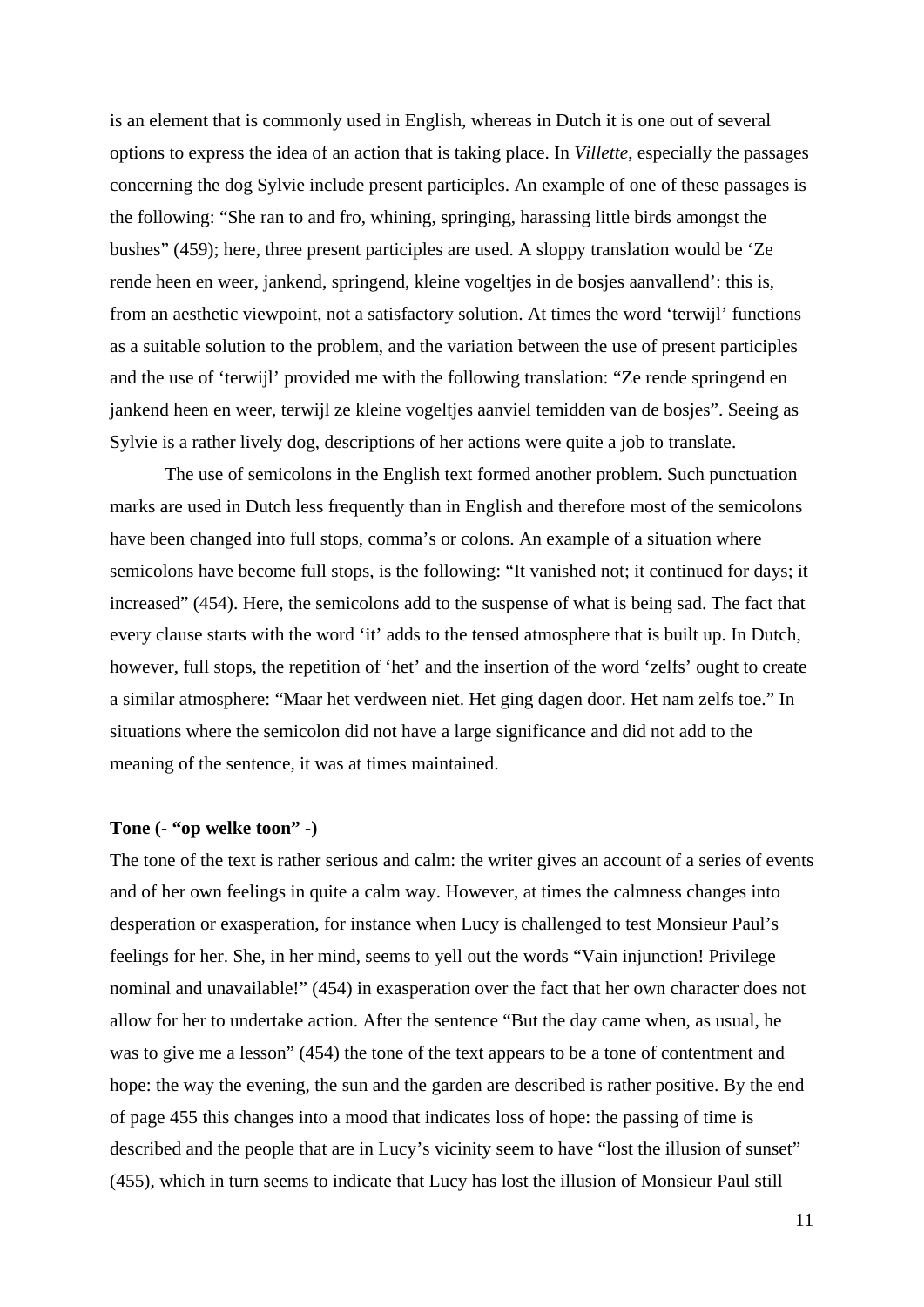coming to give her a lesson. When Lucy discusses the lilac pamphlet that she found in her desk, a tone of sarcasm is adopted to reflect her view upon the Holy Church: "She persecute? Oh dear no! not on any account" (457).

#### **Effect (- "met welk effect" -)**

The effect of all that is said in chapter 36, is that the reader is intensely involved in the situation and the mood the protagonist finds herself in. All accounts are told from the viewpoint of Lucy; therefore readers of the novel only get to know the things Lucy tells them, in her way (be it serious, calm, desperate or exasperated).

#### **Style of translating**

I wish to draw attention to the fact that the style in which the text is translated is rather modern. In the year 2011,  $19<sup>th</sup>$ -century Dutch is not likely to be spoken or written anymore. This accounted for Nord's first category: a pragmatic translation problem that was due to a disparity in the time the novel was written and the time the translation will be read. Therefore the  $19<sup>th</sup>$ -century source text is translated to contemporary Dutch. This also makes the text accessible to readers of all ages.

#### **Conclusion**

Charlotte Brontë has provided translators of *Villette* with quite a task. The protagonist's realm of thoughts accounted for long sentences with a lot of information that had to remain readable in the translation. Furthermore, there is the extensive use of present participles, the use of French words in an English text and the variety of subtle language games that were factors that rendered the translation process more difficult. In addition to this, the  $19<sup>th</sup>$ -century text at times demanded extra looking up of words, seeing as the meaning of certain words has changed in the time between the  $19<sup>th</sup>$  and the  $21<sup>st</sup>$  century. A number of times the word order of a sentence had to be changed for the sake of readability, and some words had to be left out or added, but in general the translation has stayed rather close to the source text; in that way, the message of the source text is almost fully transferred to the translation.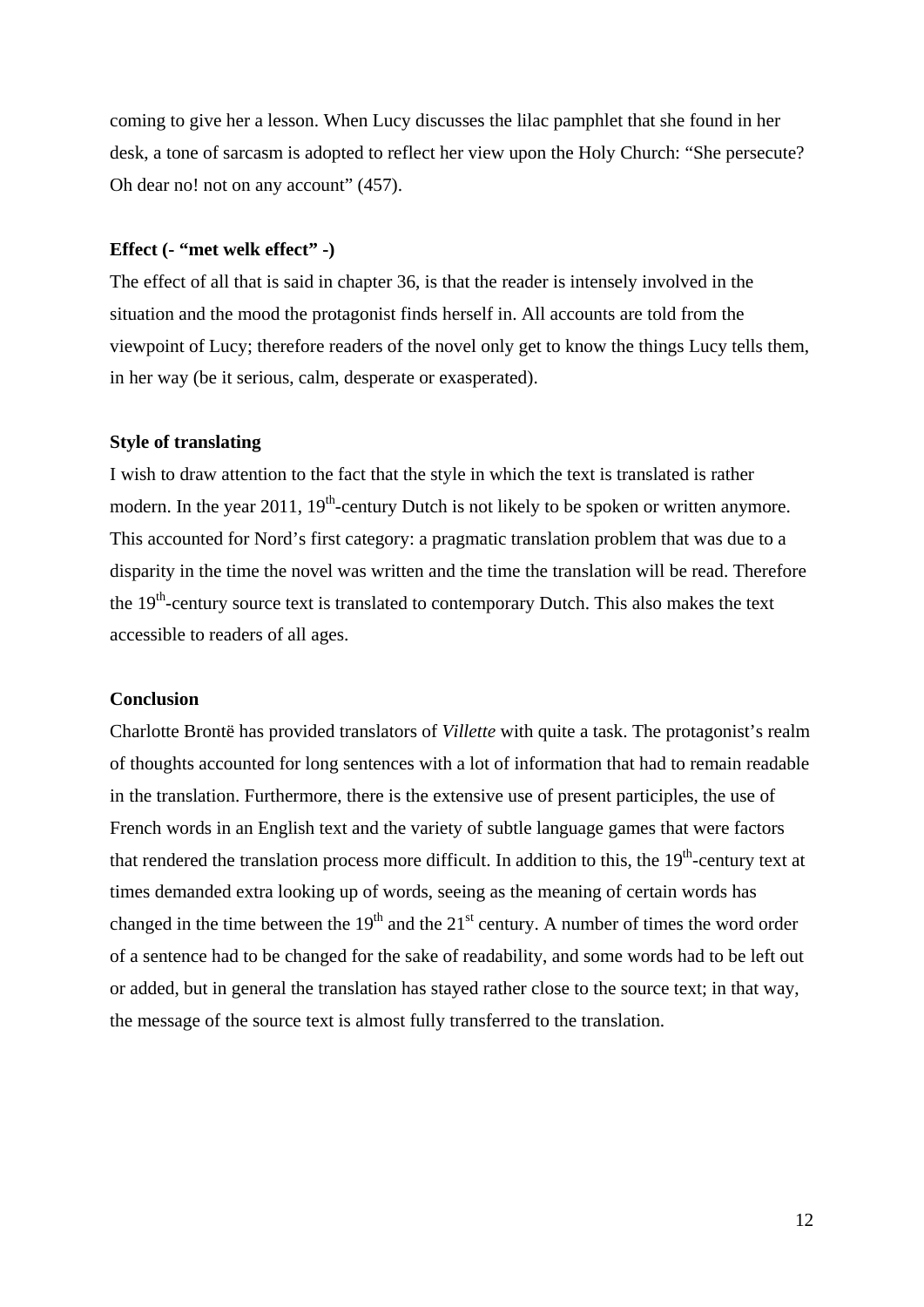# **Works Cited**

- Braun, Gretchen. "'A Great Break in the Common Course of Confession': Narrating Loss in Charlotte Brontë's *Villette*." *ELH*. 78 (2011): 189-212. *Project MUSE.* Web. 19 Oct. 2011.
- Brontë, Charlotte. *Villette*. Ed. Helen M. Cooper. London: Penguin Books Ltd., 2004. Print. Brontë, Charlotte. *Villette.* Trans. Nannie Nieland. Amsterdam: Muntinga, 2008.
- Chesterman, Andrew. "Vertaalstrategieën: een Classificatie." Trans. Ans van Kersbergen. Naaijkens et al 153-172.
- Edgecombe, Rodney S. "Odic Elements in '*Villette*'." *Modern Language Review.* 87 (1992): 818-26. Web. 24 Oct. 2011.
- Kreilkamp, Ivan. "Unuttered: Withheld Speech and Female Authorship in *Jane Eyre* and *Villette*." (1999): 331-54. Web. 19 Oct. 2011.
- Naaijkens, T., et al. *Denken Over Vertalen*. Nijmegen: Uitgeverij Vantilt, 2010. Print.
- Nord, Christiane. "Tekstanalyse en de Moeilijkheidsgraad van een Vertaling." Trans. Cornelie van Rinsum & Henri Bloemen. Naaijkens et al 145-152.
- Oxford English Dictionary. Oxford University Press, 2011.

Van Dale. 2.1. Utrecht/Antwerpen: Van Dale Lexicografie bv., 2006.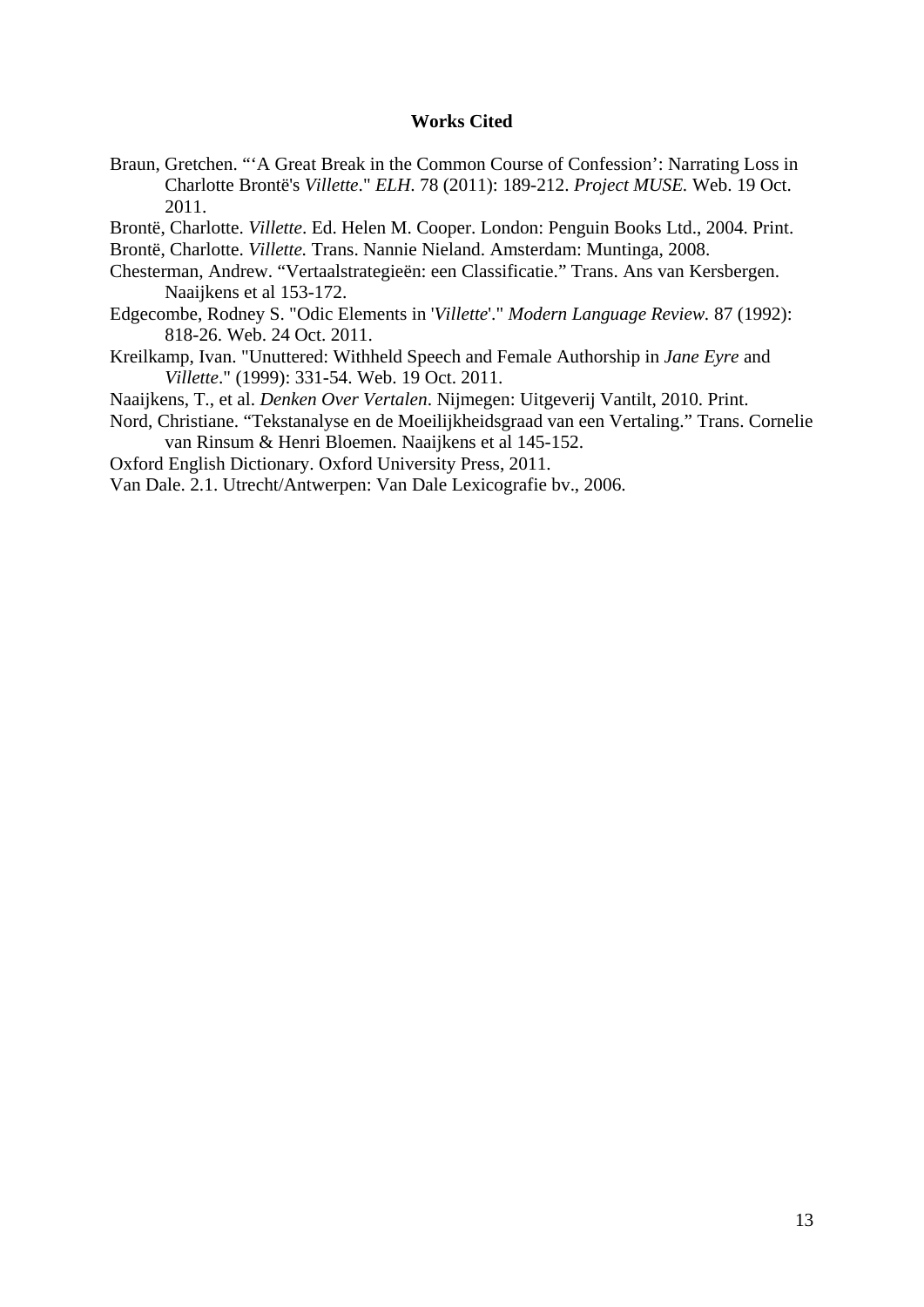# **Hoofdstuk XXXVI De twistappel**

**.** 

Naast Fifine Becks moeder had een andere macht nog iets te zeggen tegen monsieur<sup>[1](#page-13-0)</sup> Paul en mij, voordat de vriendschapsband kon worden goedgekeurd. We bevonden ons namelijk onder toezicht van een slapeloos oog: Rome hield jaloers haar zoon in de gaten door het mystieke raamwerk waar ik ooit voor geknield had, en waar monsieur Emanuel iedere maand een stapje dichterbij kwam: het schuifpaneel van de biechtstoel.

"Waarom was je zo blij om bevriend te zijn met monsieur Paul?" vraagt de lezer. "Was hij niet al lang een vriend van je? Heeft hij je niet keer op keer blijk gegeven van een zeker zwak voor jou?"

Ja, dat was waar, maar toch vond ik het prettig om hem zo eerlijk te horen zeggen dat hij mijn dierbare, trouwe vriend was. Ik vond zijn bescheiden twijfels, zijn liefdevolle eerbied aangenaam – het soort vertrouwen dat ernaar verlangde om rust te hebben en dankbaar was wanneer het werd geleerd hoe dat moest. Hij noemde me "zus". Dat was in orde. Ja, hij mocht me noemen wat hij wilde, zolang hij me die naam maar in vertrouwen meedeelde. Ik was bereid om zijn zus te zijn, op voorwaarde dat hij me niet vroeg om die relatie uit te breiden tot zijn toekomstige vrouw of iets dergelijks<sup>[2](#page-13-1)</sup> en stilzwijgend toegewijd als hij was aan het celibaat, leek de kans op dit dilemma klein.

Gedurende het grootste gedeelte van de daaropvolgende nacht dacht ik na over het gesprek<sup>[3](#page-13-2)</sup> van die avond. Ik wilde graag dat de morgen aanbrak en luisterde ingespannen of de bel zou gaan; en nadat ik was opgestaan en me had aangekleed, gingen gebed en ontbijt naar mijn mening maar langzaam voorbij en sleepten de uren zich voort, totdat eindelijk het uur van de literatuurles aanbrak. Het was mijn wens om een grondiger idee te krijgen van deze broederlijke band: in hoeverre hij zich als een broer zou gedragen wanneer we elkaar weer zouden ontmoeten en testen in hoeverre ik voor mijn eigen gevoel zijn zus was. Ik wilde ontdekken of ik de moed van een zus kon verzamelen en hij de openhartigheid van een broer.[4](#page-13-3)

Hij kwam. Het leven zit zo in elkaar dat de gebeurtenissen niet overeen kunnen, noch

<span id="page-13-0"></span><sup>&</sup>lt;sup>1</sup> Maintenance of the French word for 'sir', because French has an important meaning in the text, as mentioned in the analysis.<br><sup>2</sup> "some" was translated as 'of iets dergelijks', because, though the position of the word has changed, the

<span id="page-13-1"></span>meaning is the same.

<span id="page-13-2"></span><sup>&</sup>lt;sup>3</sup> While the contemporary meaning of "interview" would be 'een vraaggesprek', in the  $19<sup>th</sup>$  century it could also be used to refer to 'a conversation' (OED).

<span id="page-13-3"></span><sup>&</sup>lt;sup>4</sup> "in hoeverre hij ... van een broer" are part of an enumeration. Whereas the source text uses semicolons, the word "en" was used in the translation; furthermore, the last semicolon was replaced with a full stop after which a new sentence started.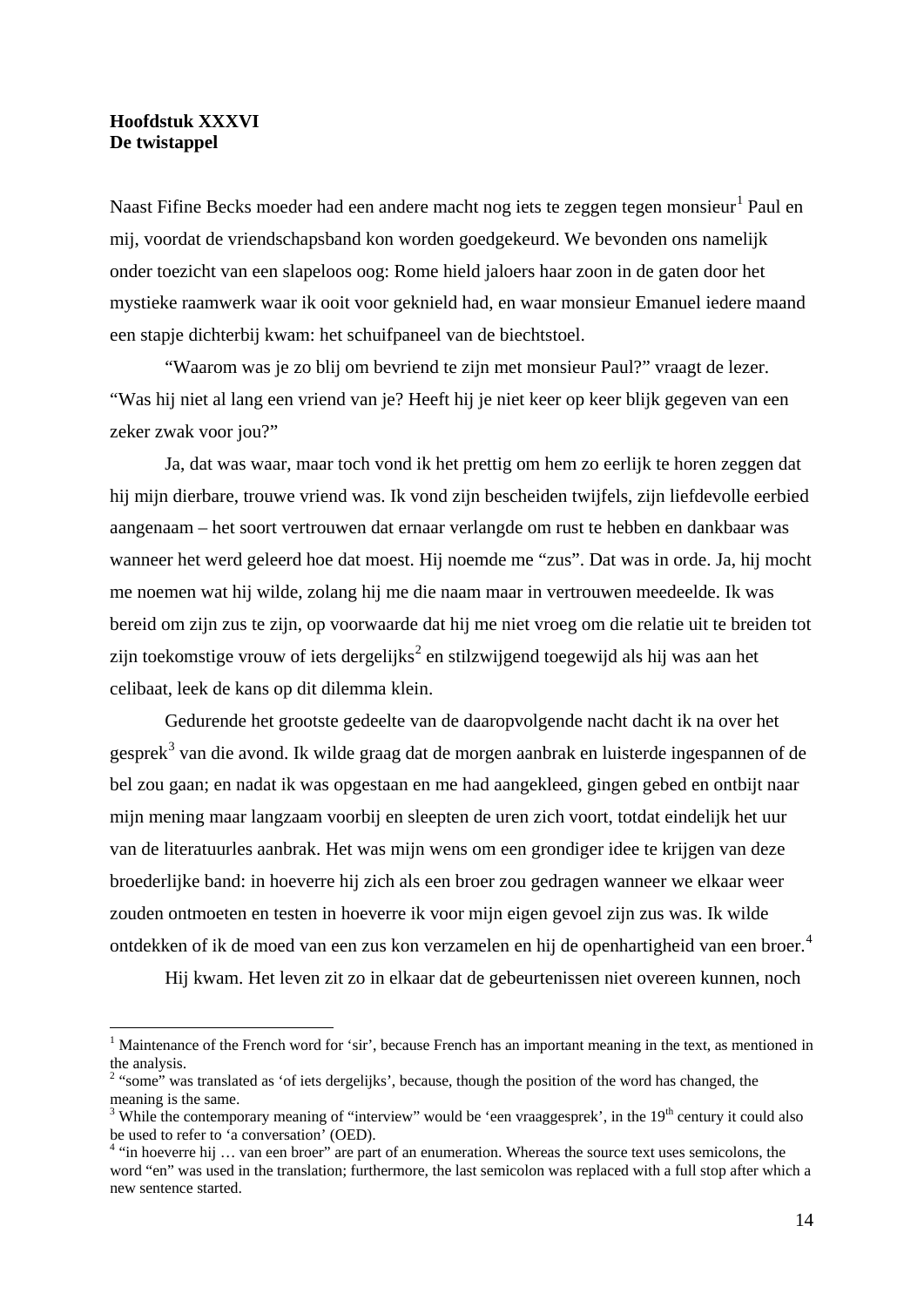zullen komen met wat verwacht wordt.<sup>[5](#page-14-0)</sup> Die hele dag begroette hij me niet een keer. Zijn les werd wat zwijgzamer gegeven dan normaal: milder, maar ook ernstiger. Hij was vaderlijk tegenover zijn leerlingen, maar hij was niet broederlijk naar mij toe. Voordat hij het klaslokaal verliet, verwachtte ik een glimlach, of op z'n minst een woord. Ik kreeg geen van beide: mij viel één knik ten deel – vluchtig, verlegen.

Deze afstandelijkheid<sup>[6](#page-14-1)</sup> is toevallig, dacht ik - ze is niet zo bedoeld; met wat geduld zal het wel over gaan. Maar het verdween niet. Het ging dagen door. Het nam zelfs toe. Ik onderdrukte mijn verbazing en slikte welke andere gevoelens er dan ook opwelden weg.

Toen hij me broederschap aanbood had ik best kunnen vragen, "Kan ik op u rekenen?"[7](#page-14-2) Het kon zo zijn dat hij, zichzelf ongetwijfeld kennende, zich zou onthouden van iedere belofte. Zeker, hij had me opgedragen om hem zelf op de proef te stellen – om hem te toetsen en te testen. Wat een zinloos bevel! Wat een nietsbetekenend en onbruikbaar voorrecht! Sommige vrouwen zouden er wel gebruik van maken! Maar niets in mijn vermogen of intuïtie deed me deel uitmaken van deze moedige groep. Met rust gelaten, was ik passief; als iemand die afgewezen was, trok ik me terug; vergeten  $-$ <sup>[8](#page-14-3)</sup> ik kreeg het niet over mijn lippen en ik wilde me er ook geen voorstelling van maken. Het leek alsof er ergens in mijn berekeningen een fout was geslopen en ik wachtte tot de tijd het zou leren.

Maar de dag kwam waarop hij me, zoals gewoonlijk, les zou geven. Eén op de zeven avonden had hij al lang ruimhartig aan mij besteed, dan overhoorde hij wat ik gedurende de afgelopen week gedaan had voor verscheidene studievakken en bereidde hij het werk voor de week die zou volgen voor. Op die momenten was mijn leslokaal overal, waar de leerlingen en de andere leraren zich dan ook maar bevonden, of in hun dichte nabijheid. Vaak was dit op de grote tweede verdieping, waar het gemakkelijk was om een stil hoekje te kiezen wanneer de samendrommende dagleerlingen afwezig waren en het handjevol kostgangers op een kluitje rond het podium van de surveillante stond.

Toen ik het gebruikelijke uur hoorde slaan op de gebruikelijke avond, verzamelde ik mijn boeken en papieren, mijn pen en inkt, en begaf me naar de grote verdieping.

**.** 

<span id="page-14-0"></span><sup>&</sup>lt;sup>5</sup> The source text included the words "does not" before "cannot, will not". In English, 'do' is a dummy that is inserted when a negation is created. In Dutch, however, there is no proper equivalent for the dummy 'do', therefore it was left out in the translation.

<span id="page-14-1"></span><sup>&</sup>lt;sup>6</sup> 'Afstandelijkheid' was a word that fitted the context better than 'afstand' would have done. 'Afstandelijkheid' also is a word that relates to relationships between people.

<span id="page-14-2"></span> $<sup>7</sup>$  The dash that appeared after "fraternity" in the source text is replaced by a comma in the translation, seeing as</sup> it seemed to be part of the printing conventions of the  $19<sup>th</sup>$  century; it did not add anything to the meaning of the sentence.

<span id="page-14-3"></span> $8$  The dash that appears after "vergeten" is maintained, because it signifies a silence in the protagonist's story; she seems to gasp at the horrid thought of being forgotten.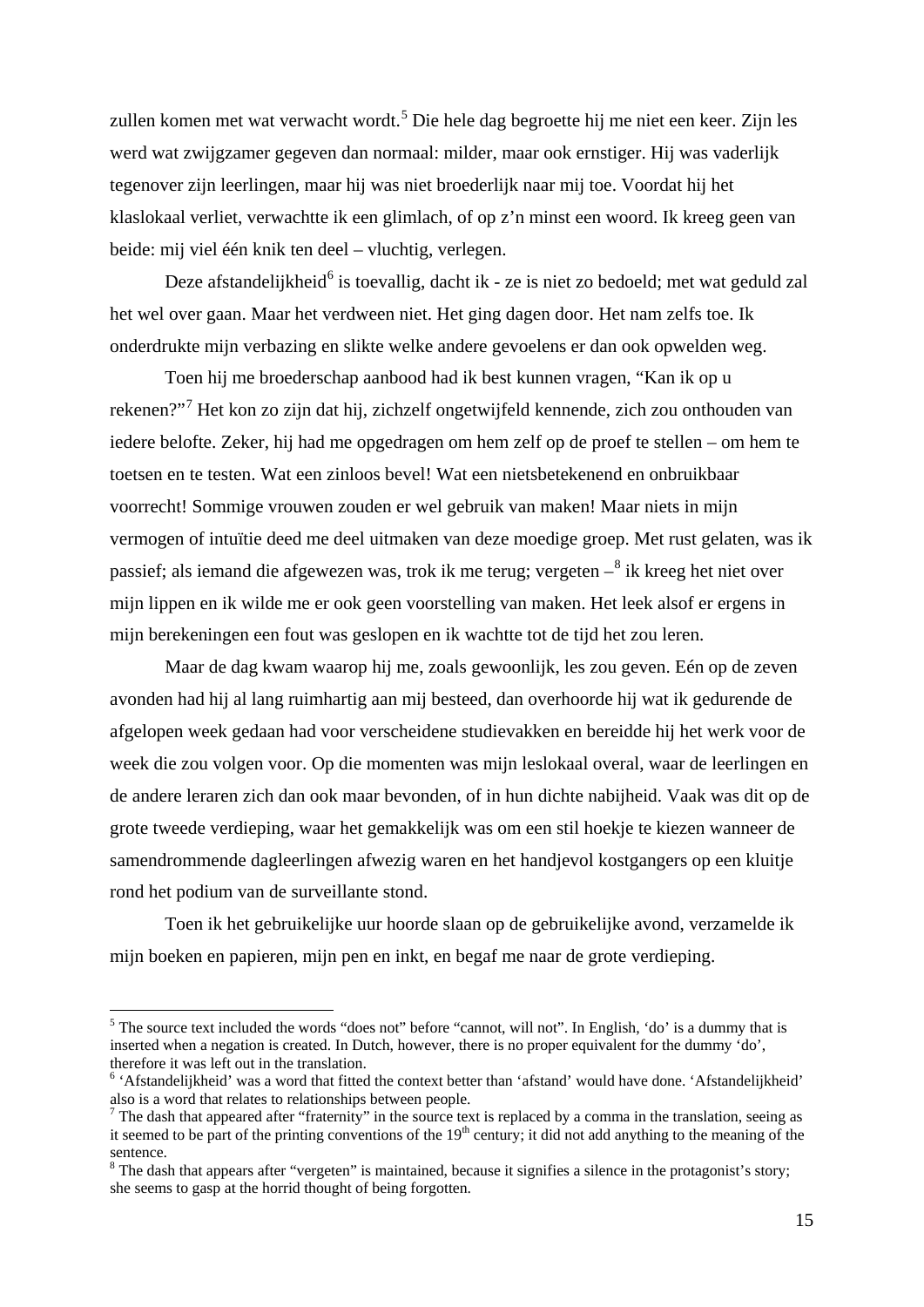Er was niemand in de 'classe'<sup>[9](#page-15-0)</sup> en de gehele ruimte was in een koele, donkere schaduw gehuld, maar door de dubbele open deuren was de carré te zien, die gevuld was met leerlingen en met licht. In de hal en over de gestalten bloosde het licht van de ondergaande zon. Ze bloosde zo roodachtig en levendig, dat de kleuren van de muren en de bonte tinten van de jurken samengesmolten leken in één warme gloed. De meisjes zaten te werken of waren aan het studeren; in het midden van hun kring stond monsieur Emanuel goed gehumeurd te praten met een leraar. In zijn donkere overjas en zijn gitzwarte haar waren karmozijnrode weerspiegelingen te zien. Zijn Spaanse gezicht beantwoordde de levendige kus van de zon met een levendige glimlach toen hij zijn hoofd vluchtig bijdraaide. Ik nam plaats achter een lessenaar.

De sinaasappelbomen en een aantal planten - fleurig en vol met bloesem - koesterden zich ook in de lachende zon. Ze hadden er de hele dag van kunnen genieten en hadden nu water nodig. Monsieur Emanuel schepte genoegen in tuinieren. Hij hield er van om planten te verzorgen en te kweken. Ik dacht altijd dat het werken temidden van struiken met een spade of een gieter zijn zenuwen kalmeerde. Het was een vorm van tijdverdrijf waar hij vaak zijn toevlucht tot nam en nu zorgde hij voor de sinaasappelbomen, de geraniums, de prachtige cactussen, en deed ze allemaal weer opbloeien met de verkwikking die hun droogte nodig had. Op zijn lippen lag intussen zijn geliefde sigaar, voor hem een eerste noodzakelijke en grootste levensluxe; de blauwe kringen krulden sierlijk omhoog temidden van de bloemen en in de avondschemering. Hij sprak niet meer met de leerlingen, noch met de leraressen, maar sprak menig vertederend woord tot een kleine spanielette (om het zo maar te zeggen), dat in naam aan het huis toebehoorde, maar dat hem in de praktijk als baas had, omdat het meer dol op hem was dan op welke andere bewoner dan ook. Ze was een teer, zijdezacht, aanhankelijk en lief, klein hondje, dat aan zijn zijde trippelde en hem met veelzeggende ogen verknocht aankeek. Op het moment dat hij zijn Griekse muts of zijn zakdoek liet vallen - wat hij soms voor de grap deed - ging het hondje ernaast liggen met de houding van een miniatuurleeuw die de vlag van een koninkrijk bewaakte.

Er waren veel planten, en terwijl de amateurtuinier al het water uit de put op de binnenplaats haalde met zijn ijverige handen, nam het werk behoorlijk wat tijd in beslag. De grote schoolklok tikte door. *Nog* een uur ging voorbij. De carré en de jeugdige groep verloren de illusie van zonsondergang. De dag liep ten einde. Ik zag in, dat mijn les vanavond wel erg

 $\overline{\phantom{a}}$ 

<span id="page-15-0"></span><sup>&</sup>lt;sup>9</sup> Apostrophes were added here, because an italicized word would have too large an emphasis, whereas omission of the apostrophes would make the word an intruder in the sentence. "Classe" was maintained because the French word is of importance in this text.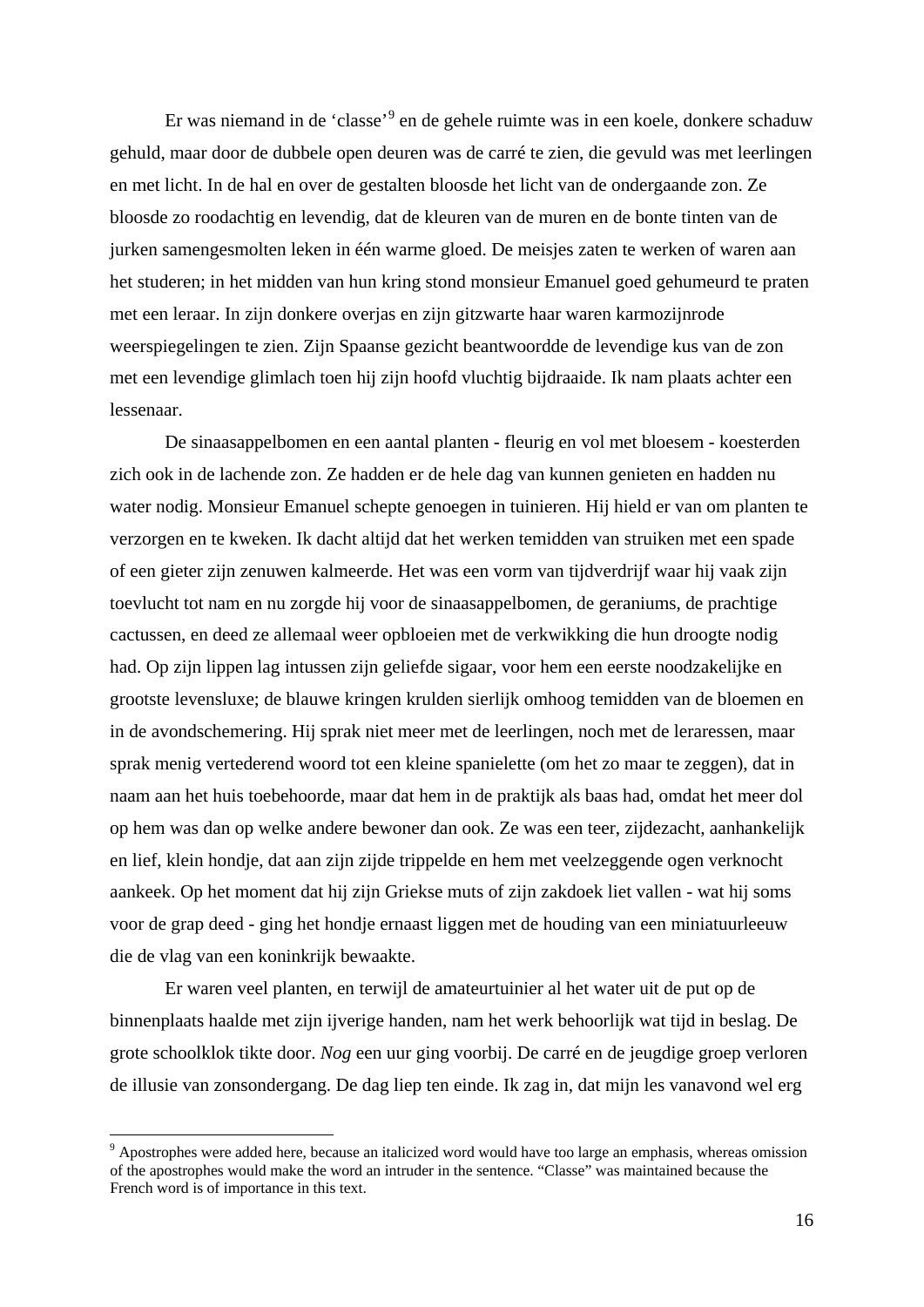kort zou zijn, maar de sinaasappelbomen, de cactussen en de camelia's waren allemaal verzorgd. Was het nu mijn beurt?

Helaas waren er in de tuin nog meer planten die verzorgd moesten worden: favoriete rozenstruiken, een aantal kwaliteitsbloemen. Het blije geblaf en gejank van de kleine Sylvie volgde de zich terugtrekkende overjas door de paden. Ik stapelde een aantal van mijn boeken op; ik had ze niet allemaal nodig. Ik zat en dacht na en wachtte, terwijl ik onbewust de kruipende invasie van de avondschemering betreurde.

Sylvie verscheen nogmaals uitbundig dartelend in beeld, daarmee de terugkerende overjas aankondigend. De gieter werd naast de put gezet; die had zijn taak volbracht. Wat was ik blij! Monsieur waste zijn handen in een kleine stenen kom. Er was nu geen tijd meer voor een les; weldra zou de gebedsbel gaan. Maar we moesten nog steeds afspreken; hij zou nog met me praten. Ik zou de kans krijgen om in zijn ogen het raadsel van zijn verlegenheid te lezen. Toen hij klaar was met handen wassen en langzaam zijn mouwen weer op orde bracht, stond hij te kijken naar de sikkel van een wassende maan, die flets in de opalen lucht stond en flauw schemerde op de erker van Jean Baptiste. Sylvie bekeek het schouwspel bedachtzaam; de stilte ergerde haar; ze jankte en sprong omhoog om haar te doorbreken. Hij keek naar beneden.

"Petite exigeante!" zei hij, "Het lijkt alsof jij geen enkel moment vergeten mag worden."

Hij boog zich voorover, tilde haar op in zijn armen en kuierde over de binnenplaats, op nog geen meter afstand van de rij met ramen en achter één daarvan zat ik. Hij wandelde langzaam, terwijl hij de spaniël in zijn armen liefkoosde en haar lieve naampjes gaf met zijn tedere stem. Op het trapje bij de voordeur draaide hij zich om; hij keek opnieuw naar de maan, naar de grijze kathedraal, over de verder weg gelegen torenspitsen en daken die vervaagden in een blauwe zee van nacht-mist. Hij voelde het zachte briesje van de avondschemering en bemerkte de dichtgevouwen bloesem van de tuin. Opeens keek hij rond: een scherpe blik in zijn ogen verslond de witte gevel van de klaslokalen, tastte de lange rij van kruisramen af. Ik denk dat hij toen een buiging maakte. Of hij dat nou deed of niet, ik had geen tijd om de hoffelijkheid te beantwoorden. Ogenblikkelijk was hij weg; de maanbelichte drempel lag bleek en schaduwloos voor de gesloten voordeur.

Toen ik alles had verzameld wat op het bureau voor me verspreid lag, bracht ik de ongebruikte stapel terug naar zijn plek in de derde 'classe'. De gebedsbel ging. Ik gehoorzaamde de oproep.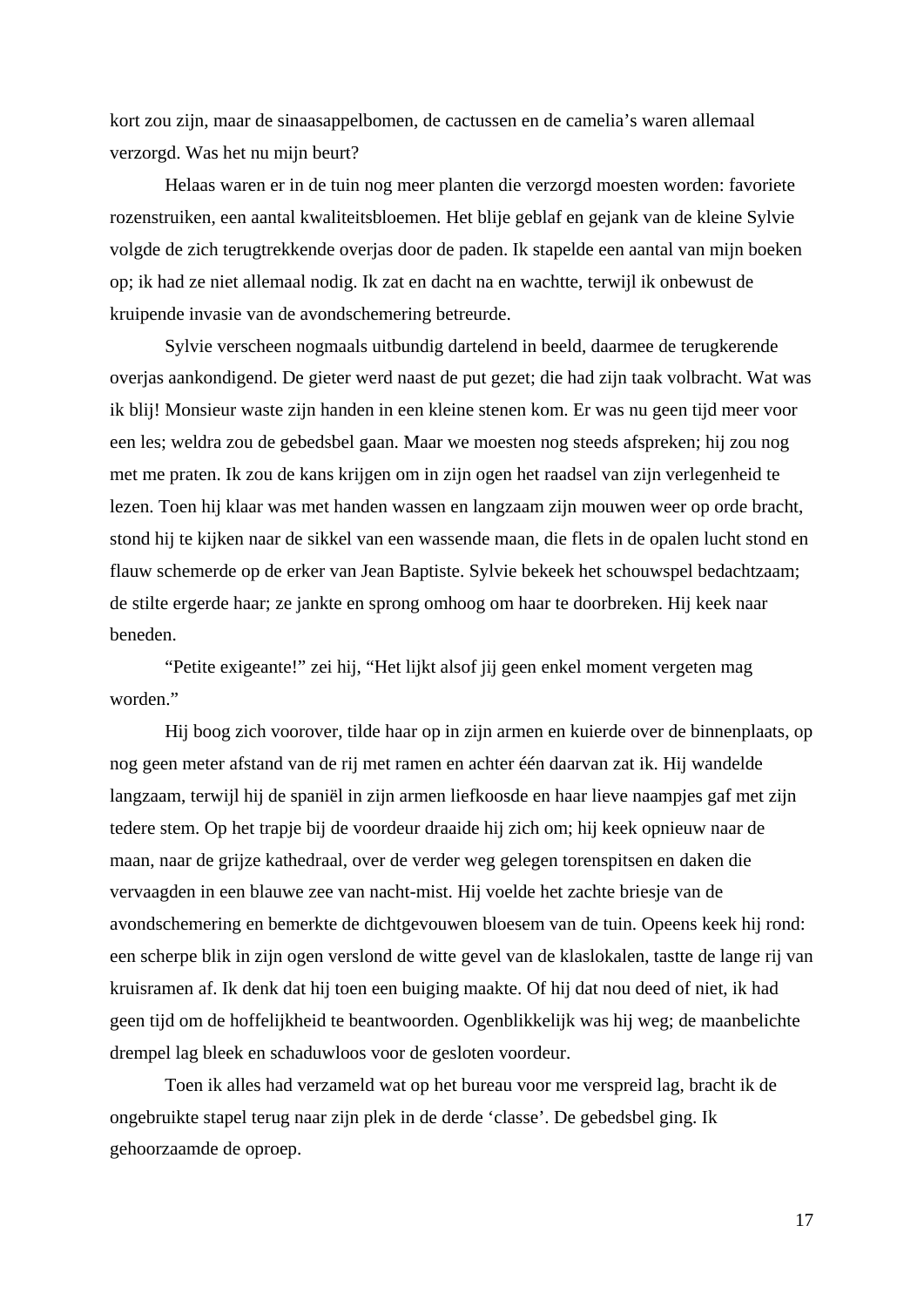De volgende dag kwam hij niet terug bij de Rue Fossette, omdat die dag volledig gewijd was aan zijn college. Ik sleepte me door mijn lessen. Ik overwon de tussenliggende uren. Ik zag de avond naderen en wapende mezelf voor de zware verveling. Ik had nog niet overwogen of het erger was om bij mijn medebewoners te blijven of om alleen te zitten. Als van nature koos ik voor het laatste. Als er al een moment enige kans op troost bestond, dan kon het hart of hoofd, van welke mens in dit huis dan ook, het niet geven. Het kon alleen huizen onder de klep van mijn bureau, zich nestelend tussen de bladzijden van het een of andere boek, een potloodpunt of het kroontje van een pen verguldend of de zwarte vloeistof in het inktpotje lichtjes kleurend. Met een hart van lood opende ik mijn bureauklep, met lusteloze hand haalde ik de inhoud eruit.

Eén voor één werden zeer vertrouwde boeken, bundels die in bekende omslagen waren genaaid, eruit gehaald en weer hopeloos teruggelegd. Ze konden me niet bekoren; ze konden me niet troosten. Is dit iets nieuws, dit paarse boekje? Ik heb het nog niet eerder gezien en ik heb mijn bureau vandaag nog opgeruimd - deze *middag* nog.[10](#page-17-0) Het essay moet er binnen het afgelopen uur neergelegd zijn, toen we aan tafel zaten.

Ik opende het. Wat was het? Wat zou het tegen me zeggen?

Het was geen verhaal, noch een gedicht, geen essay, noch een geschiedenis; het zong noch vertelde, noch besprak. Het was een theologisch werk: het preekte en het spoorde aan.

Ik neigde mijn oor gewillig want, klein als het was, bezat het zijn eigen bekoring en kreeg het meteen mijn aandacht. Het verkondigde het Rooms-katholieke geloof. Het spoorde aan tot bekering. De stem van dat sluwe kleine boekje was honingzoet: haar manier van spreken was een en al zalf en balsem. Hier bulderden geen uitingen van de donderslagen van Rome, hier blies niet de bries van haar afkeuring.<sup>[11](#page-17-1)</sup> De protestant moest papist worden, niet zozeer uit angst voor de hel van de ketter, als wel ter wille van de troost, de toegeeflijkheid, de mildheid die de Heilige Kerk aanbood: het is verre van haar om te dreigen of te dwingen; het was haar wens om te leiden en te overreden. Vervolgen? *Zij*?[12](#page-17-2) Lieve hemel, nee! Onder geen beding.

Dit boek, wat zo gedwee was als een lam, was niet geadresseerd aan de verstokten en de wereldlijken; het was zelfs geen harde dobber voor de sterken: het was melk voor baby's;

**.** 

<span id="page-17-0"></span> $10$  The word 'very' adds an emphasis to the word afternoon that, in this sentence, was hard to grasp with a Dutch word. Therefore I decided to emphasize 'middag' by italicizing it.

<span id="page-17-1"></span><sup>&</sup>lt;sup>11</sup> "A breath of ..." is usually translated as "geen greintje...". However, to preserve the alliteration as well as the reference to stormy weather which enforces the meaning of the sentence, I decided to translate "no blasting of the breath of" with "blies niet de bries".

<span id="page-17-2"></span> $12$  Had the source text been translated literally, the translation would read "Zij vervolgen?" which seems like an awkward question of which the meaning is not very clear. By separating the words in two different questions and changing their order, the meaning becomes clear. Writing 'Zij' in italics provides for the right emphasis.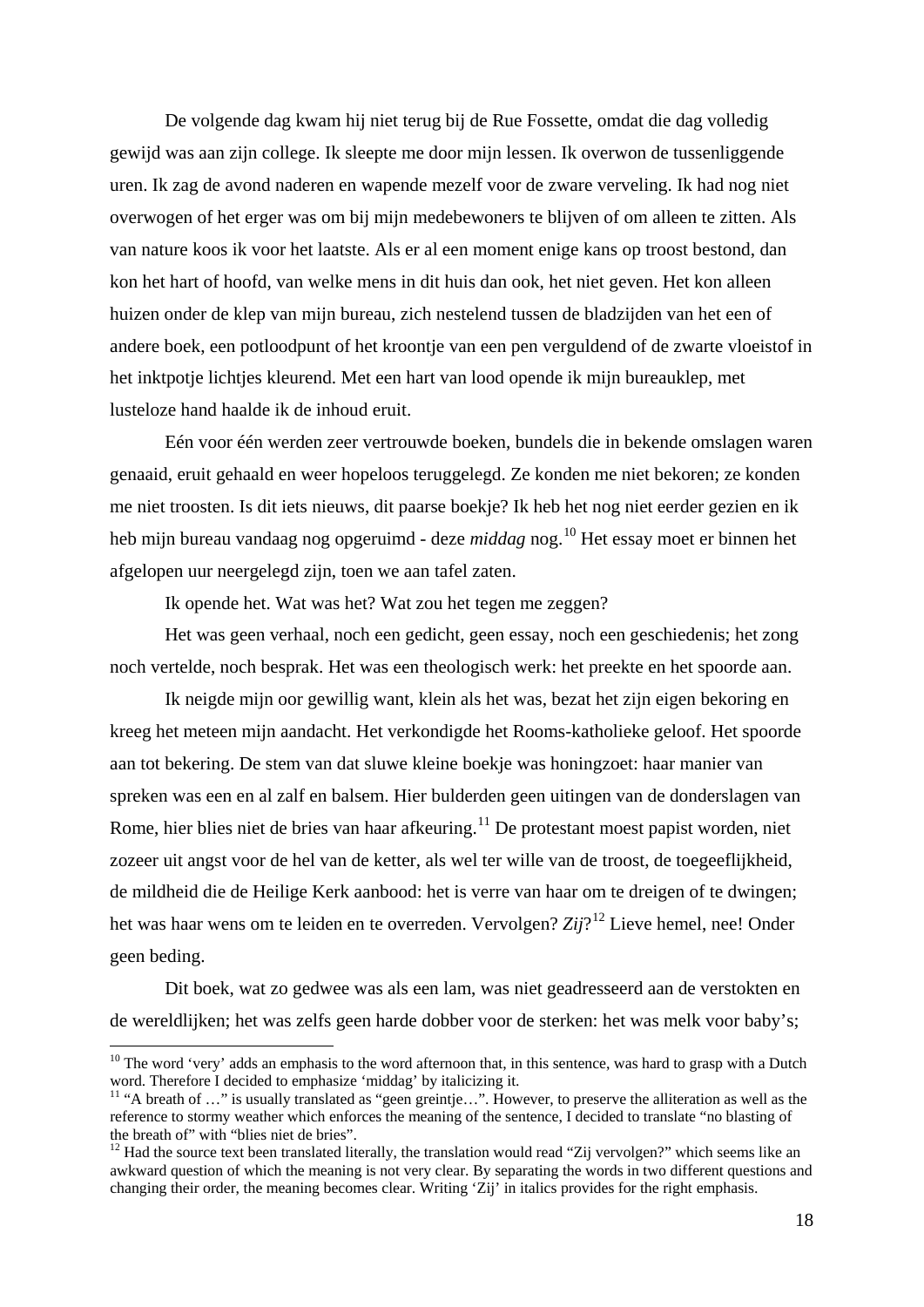het milde uitvloeisel van een moeders liefde voor haar teerste en haar kleinste; volledig en alleen bedoeld voor hen wiens hoofd door het hart bereikt moet worden. Ze deed geen beroep op het intellect; ze wenste de liefhebbenden voor zich te winnen door hun liefde, de sympathisanten door hun sympathie: St. Vincent de Paul had niet liever kunnen spreken toen hij zijn wezen om zich heen verzamelde.

Ik weet nog dat het feit dat een katholiek onbeschrijflijke troost kon ondervinden door verloren dierbaren uit het vagevuur te bidden de meest belangrijke aansporing tot de verzaking van het protestantse geloof<sup>[13](#page-18-0)</sup> was. De schrijver bracht niet de vaste gemoedsrust ter sprake van hen door wiens geloof het vagevuur overbodig wordt, maar ik dacht er wel aan en over het algemeen gaf ik de voorkeur aan de laatste doctrine, die, naar mijn mening, troostrijker was.

Het kleine boekje vermaakte me en ergerde me niet verschrikkelijk. Het was een huichelig, sentimenteel, oppervlakkig klein boekje, maar toch had het iets wat mijn somberte opvrolijkte en me deed glimlachen. Ik vond de bokkensprongen van dit ongelikte wolfsjong dat in schaapskleren gewikkeld was en het geblaat van een argeloos lammetje nabootste, amusant. Gedeeltes ervan deden me denken aan een aantal methodistenverhandelingen van aanhangers van Wesley die ik ooit had gelezen toen ik een kind was; ze waren ongeveer met eenzelfde vleug van opwekking tot fanatisme gekruid. Degene die het had geschreven was geen slechte man en terwijl hij voortdurend een bepaalde getrainde listigheid verraadde – die de bokkenpoot van zijn systeem was – zou ik me tweemaal moeten bedenken voordat ik hem van huichelarij beschuldigde. Zijn oordeel had echter ondersteuning nodig; dat was namelijk fragiel.

Ik glimlachte om deze dosis van moederlijke genegenheid, die afkomstig was van de blozende, oude dame van de Zeven Heuvelen, Rome genaamd. [14](#page-18-1) Ik glimlachte ook om mijn eigen afkeer; om niet te zeggen onvermogen, om deze sentimentele genegenheid te beantwoorden. Toen ik een blik wierp op de titelpagina, vond ik daar de naam van "Père Silas." Op een schutblad stond in kleine, maar duidelijke en welbekende potloodletters: "Van

 $\overline{\phantom{a}}$ 

<span id="page-18-0"></span> $13$  The fact that the text spoke of the "apostacy" of Protestantism was, to my idea, not clear enough. Therefore I chose to make the translation more detailed than the source text.

<span id="page-18-1"></span><sup>&</sup>lt;sup>14</sup> When first I read this passage in the original text, I did not understand where the lady came from. When 'lady of the seven hills' is entered in the search engine Google, the first six results have something to do with the 'lady of Lourdes'. 'Vrouw van de zeven heuvelen', however, results in a page about chapters 17 and 18 of the book of Revelations in the Bible, discussing the whore of Babylon. In this case the translation is more explicit than the original, as Andrew Chesterman describes in *Denken Over Vertalen* (Chesterman, 168).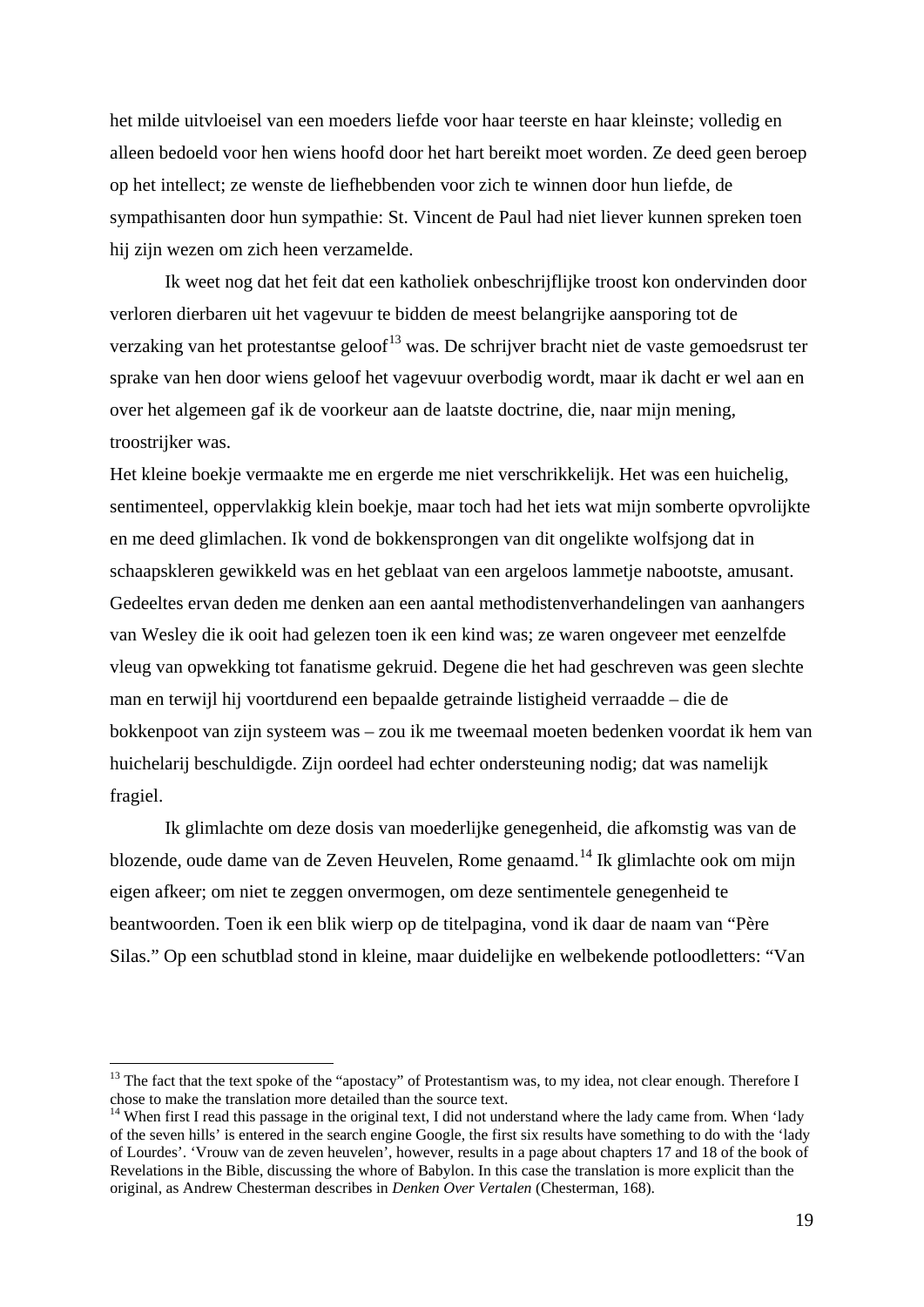P. C. D. E. aan L—y." Toen ik dit zag moest ik lachen, maar niet op de manier<sup>[15](#page-19-0)</sup> waarop ik daarvoor had gedaan. Ik leefde weer op.

Opeens trok er een enorme verbijstering weg uit mijn hoofd en mijn zicht: de oplossing van het sfinxraadsel was verkregen. De combinatie van die twee namen, Père Silas en Paul Emanuel, was de sleutel tot alles. De boeteling was bij zijn raadsman geweest; hij had toestemming gekregen om niets voor zichzelf te houden; hij deed er alles aan om zijn hele hart open te leggen voor God en voor zichzelf; het hele relaas van ons recente gesprek was uit hem getrokken; hij had openlijk bekend dat we een broederlijke band hadden gesloten en hij had het gehad over de persoon die hij tot zus had genomen. Hoe kon zo'n band, zo'n overeenkomst goedgekeurd worden door de Heilige Kerk? Een broederlijk verbond met een ketter! Het leek alsof ik kon horen hoe Père Silas het onheilige verdrag teniet deed, zijn boeteling waarschuwend voor de gevaren, terwijl hij hem dringend verzocht terughoudend te zijn, hem dat oplegde, sterker nog, bij machte van zijn functie, en in de naam van, en bij de herinnering aan alles wat monsieur Emanuel zo liefhad en voor heilig hield, de uitvoering gelastend van dat nieuwe systeem waarvan de koelheid mij door merg en been was gedrongen.

Dit leken misschien wel geen aangename veronderstellingen, echter, in vergelijking waren ze welkom. Het beeld van een geestelijke verstoorder<sup>[16](#page-19-1)</sup> die op de achtergrond rondhing was lang niet zo erg als de angst voor een plotselinge verandering die zich voordeed in monsieur Paul zelf.

Na zo'n lange tijd kan ik er niet zeker van zijn in hoeverre de bovengenoemde vermoedens door mezelf waren opgeroepen of in welke mate zij hun oorsprong en bevestiging aan een andere bron<sup>[17](#page-19-2)</sup> te danken hadden. Hulp was niet voorhanden.

Deze avond was er geen heldere zonsondergang. Het westen en het oosten waren één grote wolk. Er was geen zomeravondnevel die blauw, maar toch roze getint, de verte vervaagde. Een klamme mist uit de moerassen kroop grijsachtig rond Villette. Vanavond kon de gieter blijven staan op zijn plaats bij de put. Het had al de hele middag een beetje

**.** 

<span id="page-19-0"></span><sup>&</sup>lt;sup>15</sup> 'Manier' is a translation of "spirit" in the original text. *Van Dale* offered no clear translation of 'spirit' that would fit into this context. The *OED* however, offered the translation of 'spirit' as the "frame of mind with which something is done" (8b). This description of spirit made me come up with 'de manier waarop' as a translation.

<span id="page-19-1"></span><sup>&</sup>lt;sup>16</sup> Whereas Van Dale offered no translation of the word "troubler", OED offered the following description: "One who or that which troubles (in any sense); a disturber; an oppressor". I subsequently chose to translate 'disturber' instead.

<span id="page-19-2"></span><sup>&</sup>lt;sup>17</sup> "quarter" is many times translated as <sup>1</sup>/4 of a certain concept (Van Dale). In this context, however, 'to owe origin to another quarter' would have no clear meaning of quarter was translated with ¼. In the Oxford English Dictionary I found that option 12b bore the meaning of quarter as 'a particular but unspecified area, person, or part of a community, esp. regarded as a source of something'.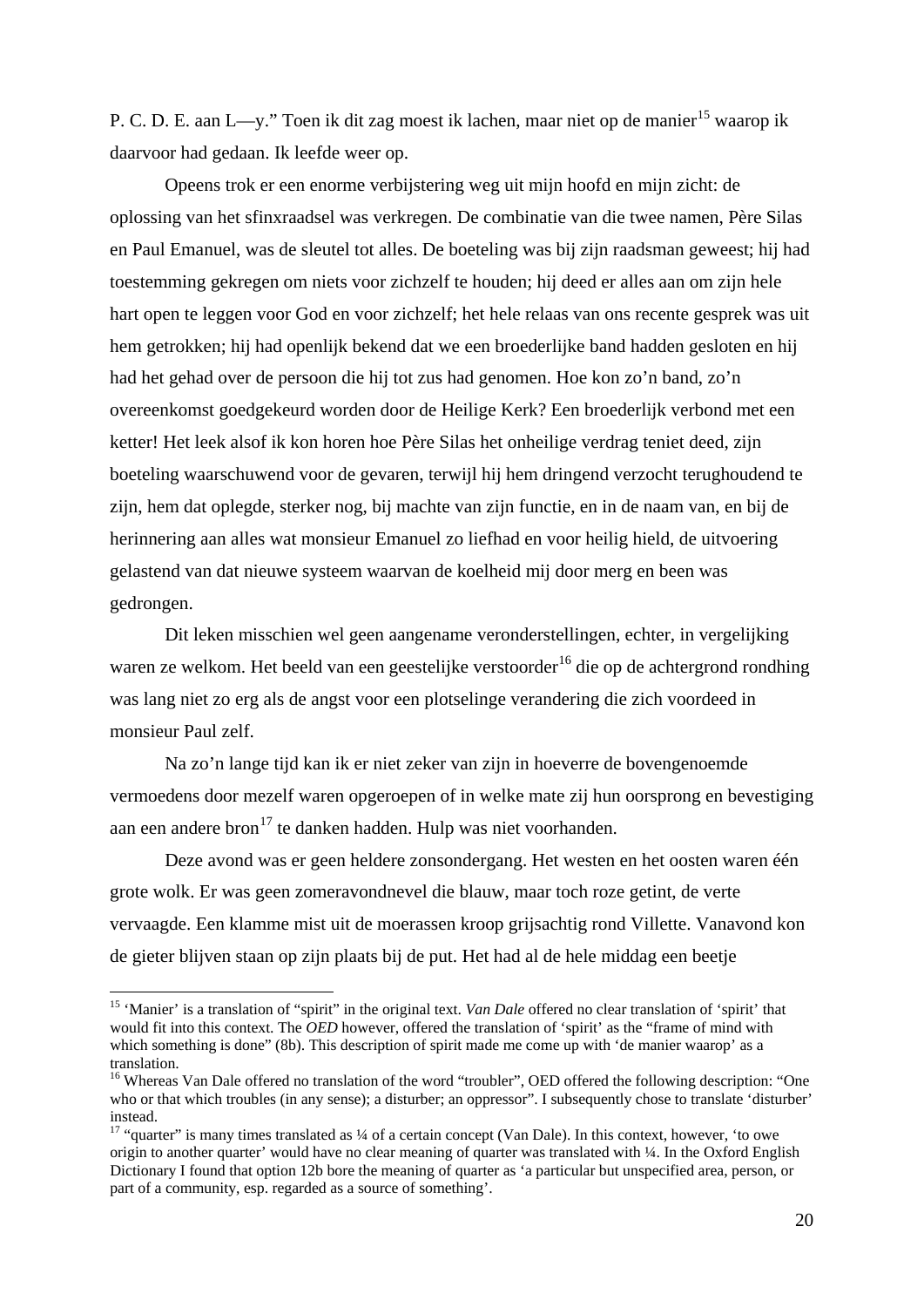gemiezerd en dat deed het nog steeds, stil en gestaag. Dit was geen weer om te dwalen door natte steegjes onder druipende bomen en ik hoorde Sylvies plotselinge geblaf in de tuin: haar welkomsblaf. Ik weet zeker dat ze door niemand werd vergezeld en toch werd deze blije, levendige blaf alleen geuit als eerbetoon aan de tegenwoordigheid van één persoon.

Door de glazen deur en het overwelvende bladerdak had ik zicht op het wijde uitzicht van de beschutte laan: daar stormde Sylvie heen, schitterend in het halfduister als een witte Gelderse roos. Ze rende springend en jankend heen en weer, terwijl ze kleine vogeltjes aanviel temidden van de bosjes.

Ik keek vijf minuten lang. Het voorteken bleek loos alarm.[18](#page-20-0) Ik richtte me weer op mijn boeken. Sylvies scherpe geblaf hield plotseling op. Ik keek nogmaals op. Ze stond op een paar meter afstand, terwijl ze zo snel als ze maar kon met haar witte, veerachtige staart kwispelde en ingespannen keek naar de verrichtingen van een spade, die ijverig gehanteerd werd met onvermoeibare hand. Daar was monsieur<sup>[19](#page-20-1)</sup> Emanuel, gebogen over de aarde, gravend in de natte bodem tussen de van regen verzadigde, druipende struiken, terwijl hij werkte alsof het hongerloontje van zijn dag letterlijk nog verdiend moest worden door het zweet van zijn voorhoofd.

Hieraan zag ik dat hij in een geïrriteerde bui was. Hij groef op zo'n manier in de bevroren sneeuw op de koudste winterdag wanneer hij van binnen door pijnlijke emoties, als was het een zenuwachtige opwinding of een sombere gedachte of zelfverwijt, werd aangespoord. Hij groef ieder uur met een gefronst voorhoofd en op elkaar geklemde kaken, en tilde zijn hoofd niet op en opende niet een keer zijn mond.

Sylvie keek toe totdat ze moe was. Terwijl ze opnieuw slingerend holde en dan weer hierheen sprong of daarheen stormde en overal snoof en snuffelde, ontdekte ze mij ten slotte in 'classe'. Onmiddellijk vloog ze blaffend naar de ruiten, alsof ze me dringend wou verzoeken om te delen in haar plezier of in het gezwoeg van haar baasje: ze had me dikwijls zien lopen in dat steegje samen met monsieur Paul en ik twijfel er niet aan of ze achtte het mijn taak om hem nu te vergezellen, al was het buiten nat.

Ze maakte zo'n drukte dat monsieur Paul ten slotte opkeek en als vanzelfsprekend begreep waarom en tegen wie ze blafte. Hij floot om haar terug te roepen; ze blafte echter alleen maar harder. Ze leek er nogal op uit om de glazen deur geopend te krijgen. Ik vermoed

1

<span id="page-20-0"></span><sup>&</sup>lt;sup>18</sup> The word "fulfilment" from the original text, would normally be translated with 'in vervulling gaan'. However, one cannot say 'het voorteken ging niet in vervulling', seeing as 'vervulling' mostly occurs with dreams and wishes. Therefore I chose to translate the sentence into 'het voorteken bleek loos alarm'.

<span id="page-20-1"></span><sup>&</sup>lt;sup>19</sup> Whereas, in the original text, 'monsieur' is abbreviated to 'm.', I chose not to do this in the translation. If 'm.' is entered in a Dutch-Dutch dictionary, the only meaning that is assigned to 'm.' is 'mannelijk'. From an aesthetic view 'monsieur' also looked better in the text.